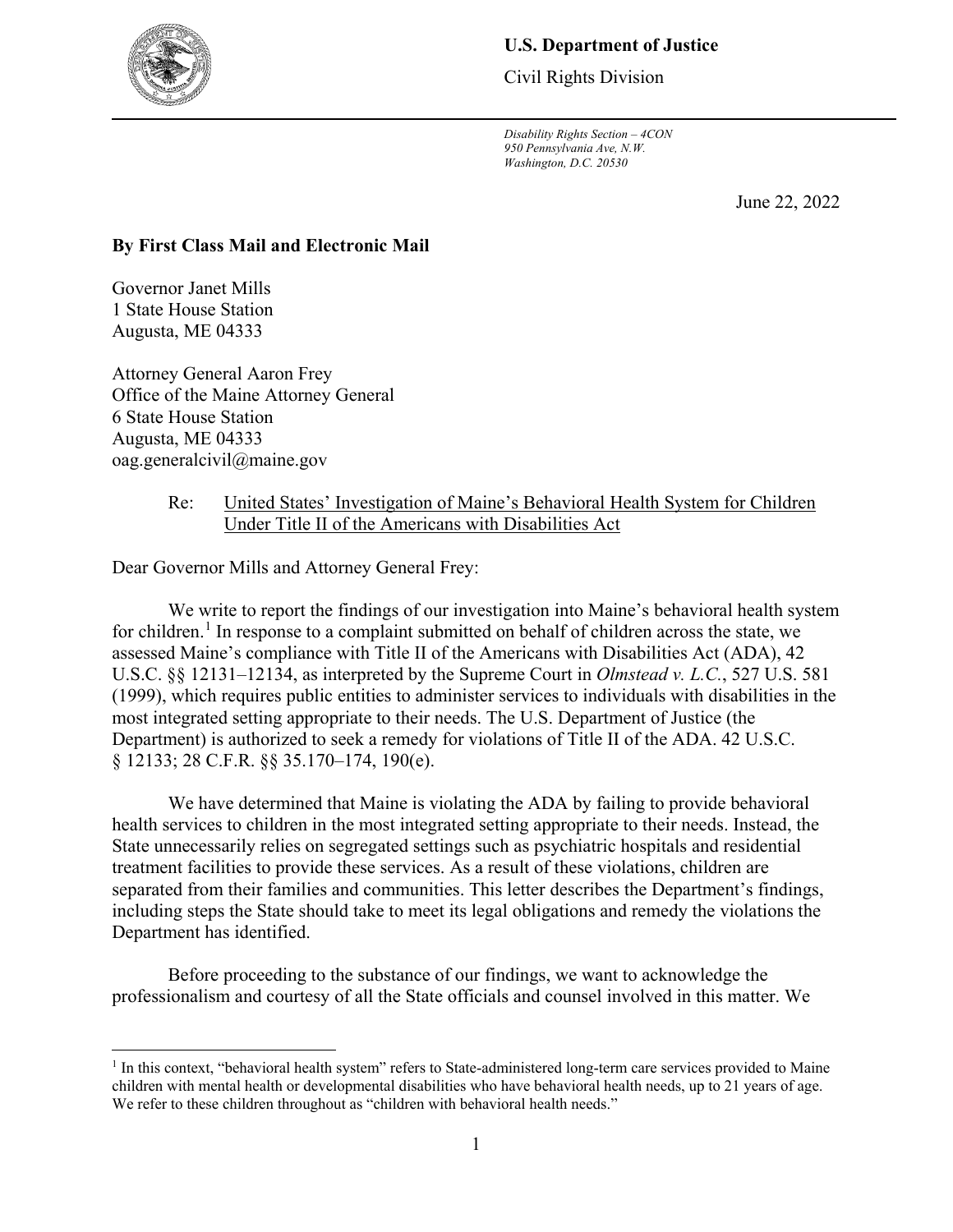hope to continue our collaborative and productive relationship as we work toward an amicable resolution of the violations described below.

# **I. Summary of Findings**

A troubling picture emerged from our investigation: Maine's community-based behavioral health system fails to provide sufficient services. As a result, hundreds of children are unnecessarily segregated in institutions each year, while other children are at serious risk of entering institutions. Children are unable to access behavioral health services in their homes and communities—services that are part of an existing array of programs that the State advertises to families through its Medicaid program (MaineCare), but does not make available in a meaningful or timely manner. This failure is evident in the following ways: first, Maine maintains lengthy waitlists for community-based behavioral health services for children that significantly delay necessary treatment and support. Often forced to wait for hundreds of days to receive services at home, families have no option but to turn to law enforcement and hospitals for help during a mental health crisis, triggering lengthy or repeated institutionalizations. Second, contributing to the waitlists problem, even as Maine approves children and families for community-based services, it fails to sustain a network of providers to meet demand, especially to serve children in rural areas and children with the most significant needs. Third, Maine's crisis services are understaffed and under-resourced. A call to the State's crisis hotline frequently is not answered at all, or families are told that no services are available. Crisis staff may recommend that families take children to hospital emergency rooms or call the police. Fourth, Maine's dearth of Treatment Foster Care providers—a specialized service in which foster parents are trained, supervised, and supported by qualified staff to meet the needs of children in their care who have behavioral health needs—subjects young people in the child welfare system to prolonged institutionalization.

Maine has long been on notice of these problems.<sup>[2](#page-1-0)</sup> As one State-commissioned report concluded, "children's behavioral health services are not available immediately (or at all)."<sup>[3](#page-1-1)</sup> For years, the State has acknowledged that a lack of community-based services for children with behavioral health needs leads to their unnecessary institutionalization.<sup>[4](#page-1-2)</sup> Despite this recognition,

<span id="page-1-0"></span> $\overline{a}$ <sup>2</sup> *See, e.g.*, Erin Rhoda, *Hundreds of Children Wait for Mental Health Help, even after Maine Pledged to Follow the Law*, BANGOR DAILY NEWS (June 4, 2018), [https://bangordailynews.com/2018/06/04/mainefocus/hundreds-of](https://bangordailynews.com/2018/06/04/mainefocus/hundreds-of-children-wait-for-mental-health-help-even-after-maine-pledged-to-follow-the-law/)[children-wait-for-mental-health-help-even-after-maine-pledged-to-follow-the-law/;](https://bangordailynews.com/2018/06/04/mainefocus/hundreds-of-children-wait-for-mental-health-help-even-after-maine-pledged-to-follow-the-law/) Vivien Leigh, *Lists to Nowhere: Mainers with High Needs Waiting Years for Services*, NEWS CENTER MAINE (Nov. 8, 2019), [https://www.newscentermaine.com/article/news/families-say-the-lack-of-services-is-setting-up-their-loved-ones-to](https://www.newscentermaine.com/article/news/families-say-the-lack-of-services-is-setting-up-their-loved-ones-to-be-more-not-less-dependent-on-the-system/97-c082f8a0-c24c-45d3-a217-05449b297c01)[be-more-not-less-dependent-on-the-system/97-c082f8a0-c24c-45d3-a217-05449b297c01;](https://www.newscentermaine.com/article/news/families-say-the-lack-of-services-is-setting-up-their-loved-ones-to-be-more-not-less-dependent-on-the-system/97-c082f8a0-c24c-45d3-a217-05449b297c01) Matthew Stone, *Maine's history of serving—and not serving— children with mental health needs*, BANGOR DAILY NEWS (June 4, 2018), [https://bangordailynews.com/2018/06/04/mainefocus/maines-history-of-serving-and-not-serving-children-with](https://bangordailynews.com/2018/06/04/mainefocus/maines-history-of-serving-and-not-serving-children-with-mental-health-needs/)[mental-health-needs/](https://bangordailynews.com/2018/06/04/mainefocus/maines-history-of-serving-and-not-serving-children-with-mental-health-needs/) ; Vivien Leigh, *State Commission Hopes to Shorten Waiting Lists for Kids in Need of Services: Nearly One Thousand Children Are Waiting for Mental and Behavioral Health Care Services in Maine*, KTVB7 (Aug. 30, 2019), [https://www.ktvb.com/amp/article/news/local/as-seen-on-tv/state-commission-hopes-to-shorten](https://www.ktvb.com/amp/article/news/local/as-seen-on-tv/state-commission-hopes-to-shorten-waiting-lists-for-kids-in-need-of-services/97-859a7a32-f974-4f89-968e-3f767166ee43)[waiting-lists-for-kids-in-need-of-services/97-859a7a32-f974-4f89-968e-3f767166ee43.](https://www.ktvb.com/amp/article/news/local/as-seen-on-tv/state-commission-hopes-to-shorten-waiting-lists-for-kids-in-need-of-services/97-859a7a32-f974-4f89-968e-3f767166ee43)

<span id="page-1-1"></span> $^3$  Public Consulting Group, Children's Behavioral Health Services Final Report 4 (Dec. 2018), [https://www.maine.gov/dhhs/sites/maine.gov.dhhs/files/documents/ocfs/cbhs/documents/ME-OCFS-CBHS-](https://www.maine.gov/dhhs/sites/maine.gov.dhhs/files/documents/ocfs/cbhs/documents/ME-OCFS-CBHS-Assessment-Final-Report.pdf)[Assessment-Final-Report.pdf](https://www.maine.gov/dhhs/sites/maine.gov.dhhs/files/documents/ocfs/cbhs/documents/ME-OCFS-CBHS-Assessment-Final-Report.pdf) [hereinafter CBHS ASSESSMENT 2018].

<span id="page-1-2"></span><sup>4</sup> *Id.* at 22–33.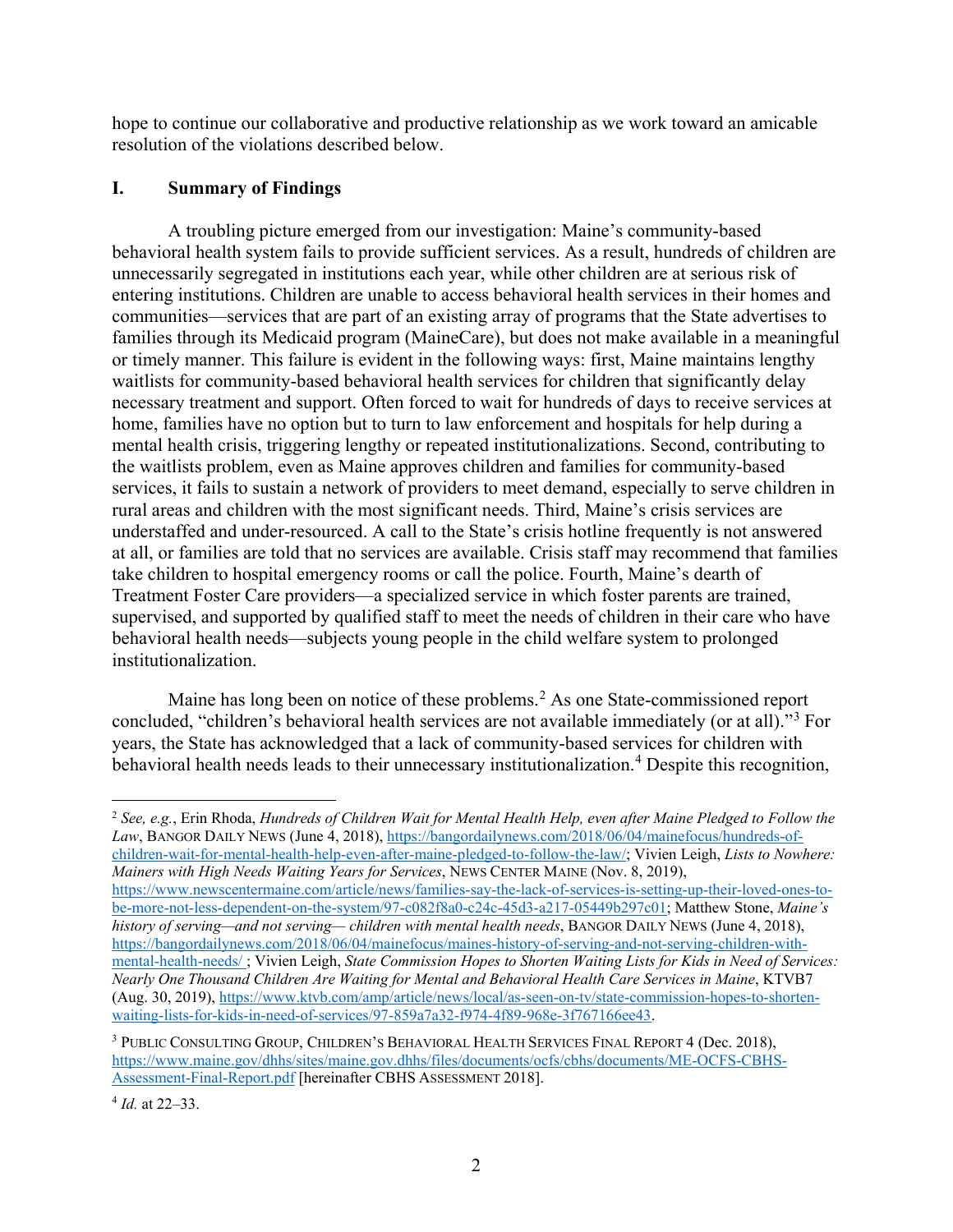the day-to-day experiences of many families struggling to get off a waitlist or bring their child home from an institution remains unchanged. As discussed further below, Maine can and must make changes to its service system to ensure that children receive the support and treatment they need in their communities and with their families.

### **II. Overview of Maine's Behavioral Health System for Children**

After receiving a complaint on behalf of children with behavioral health needs, the Department notified the State in January 2021 that we were opening an investigation into whether Maine serves children in the most integrated setting appropriate to their needs, in accordance with Title II of the ADA. During the course of our investigation, we conducted interviews with children and families and visited various institutions in the State. We also interviewed service providers, medical professionals, children's attorneys, and advocates. We reviewed publicly-available reports and data, and documents produced by the State in response to our requests for information.

Maine's Office of Child and Family Services  $(OCFS)^5$  $(OCFS)^5$  administers behavioral health services for children up to age 21,<sup>[6](#page-2-1)</sup> primarily funded by MaineCare. Maine has several institutional settings that serve children, including two psychiatric hospitals and two general hospitals with children's psychiatric units. Maine also contracts with a number of private providers that operate residential treatment facilities. Residential treatment facilities are multibed facilities for children with behavioral health needs. Maine's residential treatment facilities have up to 93 beds. During each month between January 2019 and September 2021, OCFS's public dashboard reported that an average of nearly 290 children lived in in-state residential treatment facilities. Faced with a shortage of beds in-state, Maine increasingly sends children with behavioral health needs to out-of-state residential facilities all over the country. At any given month during the past two years, over 250 children were living in residential treatment facilities in- and out-of-state.<sup>[7](#page-2-2)</sup> According to data provided by the State, children sent to in-state residential treatment facilities stayed there for an average of 246 days in Fiscal Year (FY) 2020<sup>[8](#page-2-3)</sup> even though the State describes residential treatment as intended to last one to four months.<sup>[9](#page-2-4)</sup> Additional children each month enter hospital emergency rooms and psychiatric units because they cannot access services in the community, some remaining hospitalized for months after they are found ready for discharge because services at home remain unavailable. To address some of

<span id="page-2-0"></span> $\overline{a}$ <sup>5</sup> OCFS is situated within Maine's Department of Health and Human Services.

<span id="page-2-1"></span><sup>6</sup> *Children's Behavioral Health*, STATE OF ME. DEP'T OF HEALTH AND HUMAN SERVS., <https://www.maine.gov/dhhs/ocfs/support-for-families/childrens-behavioral-health> (last visited June 16, 2022).

<span id="page-2-2"></span><sup>7</sup> *Children's Behavioral Health Data Dashboard*, STATE OF ME. DEP'T OF HEALTH AND HUMAN SERVS., <https://www.maine.gov/dhhs/ocfs/data-reports-initiatives/childrens-behavioral-health> (last visited June 16, 2022) [hereinafter CBHS DATA DASHBOARD].

<span id="page-2-3"></span><sup>8</sup> Supplemental Narrative Response to Req. for Information No. 24 from the State of Me. 1 (Dec. 3, 2021) (on file).

<span id="page-2-4"></span><sup>9</sup> CBHS DATA DASHBOARD, *supra* n.7.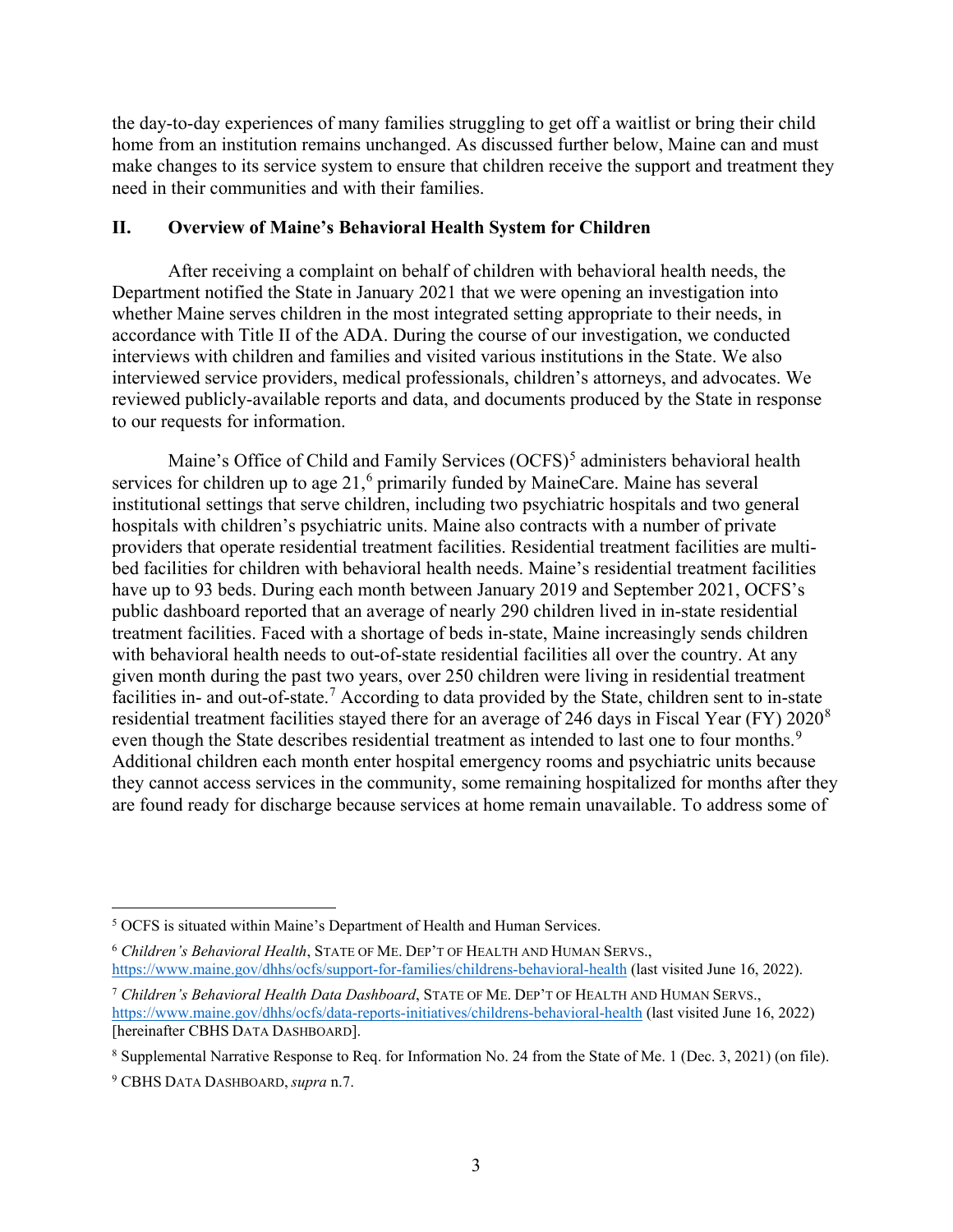these problems, OCFS has prioritized building one or more long-term psychiatric residential treatment facilities, and is in search of a provider to run these in-state institutions.<sup>[10](#page-3-0)</sup>

In theory, MaineCare provides a wide range of supports in the community. However, many of the services described below are only available in some regions due to Maine's failure to maintain a statewide network of providers for certain programs, while other services are not available in sufficient quantity, as detailed further in Section III. Furthermore, families may not be aware of the full extent of the State's offerings because there is no centralized process for assessing eligibility for services.

Maine's community-based programs include assistance with daily activities and behavior management for children with developmental disabilities, $11$  and outpatient counseling for children with mental health diagnoses, including those who may also have a developmental disability.<sup>[12](#page-3-2)</sup> For example, a teenager with a mental health diagnosis and autism may need assistance with everyday activities, behavior management such as supervision and redirection to prevent the teen from wandering, and individual counseling. MaineCare offers higher-intensity behavioral health services to children who are diagnosed with serious emotional disturbance, including children who also have a developmental disability. Such services include individual or family counseling, and support from trained staff in the home and community. This counseling and support helps children manage their mental health needs and learn social skills and behaviors necessary to be independent and interact with the community.<sup>13</sup> For example, trained staff can come to the home and work with a family on strategies to reduce behaviors such as running away from home due to a serious emotional disturbance.

Assertive Community Treatment (ACT) is another intensive program ostensibly available to children with higher needs in Maine. ACT is a service model where a team of behavioral health professionals provide ongoing support to a child in the child's home and community,

 $\overline{a}$ 

<span id="page-3-1"></span><sup>11</sup> Ch. 101, MaineCare Benefits Manual, Ch. II § 28, Rehabilitative and Community Support Services for Children with Cognitive Impairments and Functional Limitations (Sept. 23, 2019),

[https://www.maine.gov/sos/cec/rules/10/144/ch101/c2s028.docx;](https://www.maine.gov/sos/cec/rules/10/144/ch101/c2s028.docx) *see also Rehabilitative and Community Support (RCS)*, STATE OF ME. DEP'T OF HEALTH AND HUMAN SERVS. (Sept. 30, 2021),

[https://www.maine.gov/dhhs/sites/maine.gov.dhhs/files/inline-files/RCS%20Information%20Sheet%20-](https://www.maine.gov/dhhs/sites/maine.gov.dhhs/files/inline-files/RCS%20Information%20Sheet%20-%209.30.21.pdf) [%209.30.21.pdf;](https://www.maine.gov/dhhs/sites/maine.gov.dhhs/files/inline-files/RCS%20Information%20Sheet%20-%209.30.21.pdf) *Specialized Rehabilitative and Community Support (Specialized RCS)*, STATE OF ME. DEP'T OF HEALTH AND HUMAN SERVS. (Sept. 30, 2021), [https://www.maine.gov/dhhs/sites/maine.gov.dhhs/files/inline](https://www.maine.gov/dhhs/sites/maine.gov.dhhs/files/inline-files/Specialized%20RCS%20Information%20Sheet%20-%209.30.21docx.pdf)[files/Specialized%20RCS%20Information%20Sheet%20-%209.30.21docx.pdf.](https://www.maine.gov/dhhs/sites/maine.gov.dhhs/files/inline-files/Specialized%20RCS%20Information%20Sheet%20-%209.30.21docx.pdf)

[https://www.maine.gov/dhhs/sites/maine.gov.dhhs/files/inline-files/HCT%20Information%20Sheet%20-](https://www.maine.gov/dhhs/sites/maine.gov.dhhs/files/inline-files/HCT%20Information%20Sheet%20-%209.30.21.pdf) [%209.30.21.pdf.](https://www.maine.gov/dhhs/sites/maine.gov.dhhs/files/inline-files/HCT%20Information%20Sheet%20-%209.30.21.pdf)

<span id="page-3-0"></span><sup>&</sup>lt;sup>10</sup> OFF. OF CHILD AND FAMILY SERVS., STATE OF ME. DEP'T OF HEALTH AND HUMAN SERVS., CHILDREN'S BEHAVIORAL HEALTH: AN UPDATE ON SYSTEM IMPROVEMENT EFFORTS 3–4 (Dec. 2020), [https://www.maine.gov/dhhs/sites/maine.gov.dhhs/files/documents/ocfs/cbhs/documents/CBHS%20Annual%20Rep](https://www.maine.gov/dhhs/sites/maine.gov.dhhs/files/documents/ocfs/cbhs/documents/CBHS%20Annual%20Report%202020%20FINAL.pdf) [ort%202020%20FINAL.pdf](https://www.maine.gov/dhhs/sites/maine.gov.dhhs/files/documents/ocfs/cbhs/documents/CBHS%20Annual%20Report%202020%20FINAL.pdf) [hereinafter CBHS UPDATE 2020].

<span id="page-3-2"></span><sup>12</sup> Ch. 101, MaineCare Benefits Manual, Ch. II § 65, Behavioral Health Services, at § 65.06-3 (Aug. 19, 2020), <https://www.maine.gov/sos/cec/rules/10/144/ch101/c2s065.docx> [hereinafter MAINECARE SECTION 65 SERVICES]. Services also include family therapy programs such as Functional Family Therapy (FFT) and Multi-Systemic Therapy (MST). MAINECARE SECTION 65 SERVICES, at §§ 65.02-22, 65.02-29.

<span id="page-3-3"></span><sup>13</sup> MAINECARE SECTION 65 SERVICES, *supra* n.12, at § 65.06-9; *see also Home and Community Treatment (HCT)*, STATE OF ME. DEP'T OF HEALTH AND HUMAN SERVS. (Sept. 30, 2021),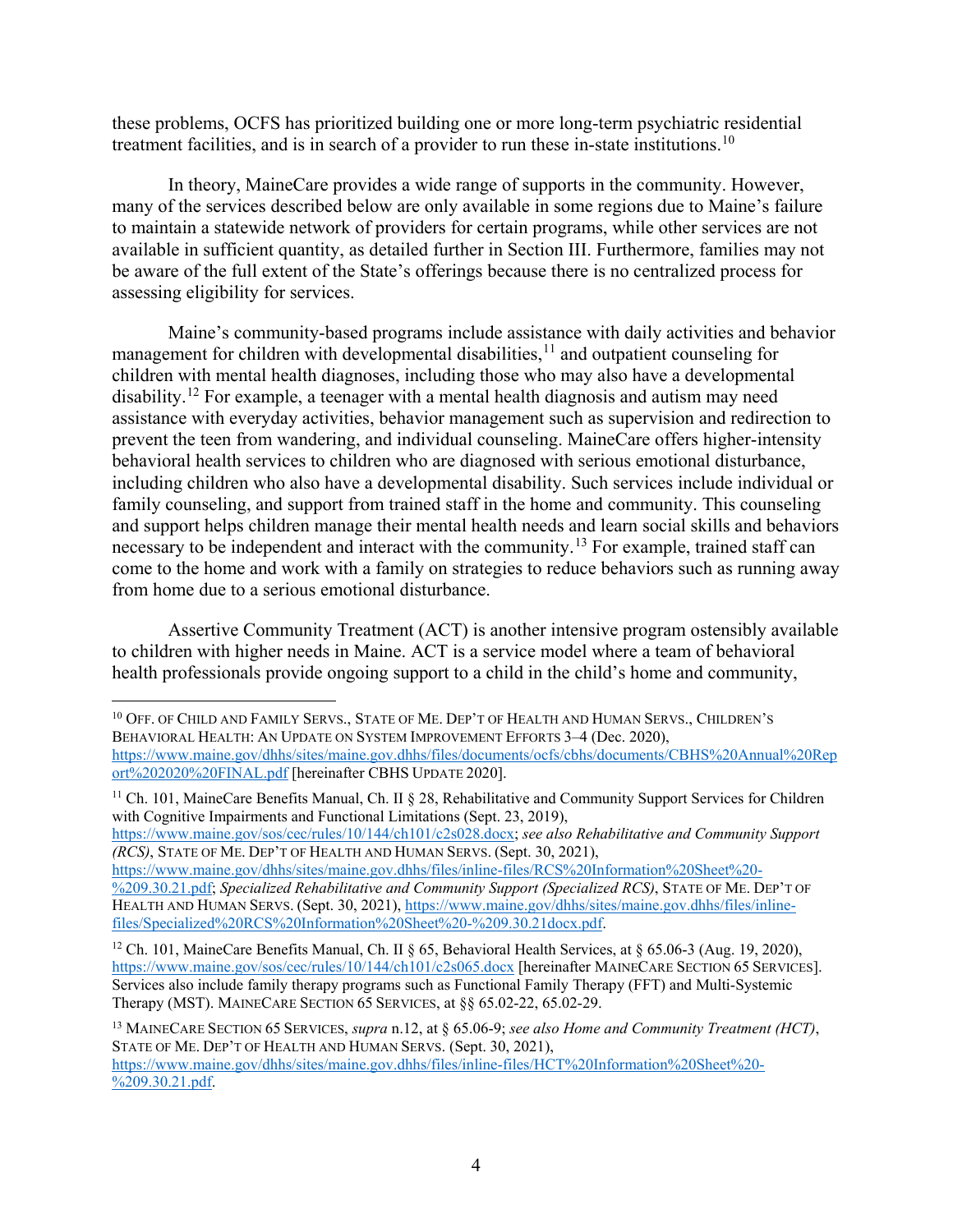including assistance during a crisis.<sup>[14](#page-4-0)</sup> But according to OCFS's website, the State currently has no identified ACT providers actively serving children.<sup>[15](#page-4-1)</sup> Finally, MaineCare also offers case management services to coordinate children's care and treatment.<sup>[16](#page-4-2)</sup>

Notably, Maine previously operated a statewide wraparound program that prevented children from being institutionalized, saving money and resources that would have been spent on institutional care. Wraparound programs are a best practice that go beyond coordinating services to identifying and building a wider net of resources for youth, including family and community supports.<sup>[17](#page-4-3)</sup> Children who participated in Maine's statewide wraparound program greatly improved their day-to-day functioning<sup>[18](#page-4-4)</sup> with a 43% reduction in the use of psychiatric hospitals and a 29% reduction in the use of residential treatment facilities. [19](#page-4-5) But after 2013, Maine discontinued the statewide wraparound program. The State now limits wraparound services to children already in the juvenile justice system, with only a subset of those children receiving services because the program is under-resourced.

In addition to the community-based programs detailed above, OCFS administers the State's foster care system for children who have been removed from their homes due to abuse or neglect.<sup>[20](#page-4-6)</sup> For foster children with behavioral health needs, Maine offers a specialized service known as Treatment Foster Care where foster parents are trained, supervised, and supported by qualified staff to meet the needs of children placed in their care.<sup>[21](#page-4-7)</sup> OCFS licenses private placement agencies that contract with Treatment Foster Care parents to match children with

 $\overline{a}$ 

<span id="page-4-0"></span><sup>14</sup> MAINECARE SECTION 65 SERVICES, *supra* n.12, at § 65.06-8.

<span id="page-4-1"></span><sup>&</sup>lt;sup>15</sup> Assertive Community Treatment (ACT)-MaineCare Provider List, STATE OF ME. DEP'T OF HEALTH AND HUMAN SERVS.[, https://www.maine.gov/dhhs/ocfs/support-for-families/childrens-behavioral-health/services/find-a](https://www.maine.gov/dhhs/ocfs/support-for-families/childrens-behavioral-health/services/find-a-provider/act-district1-2)[provider/act-district1-2](https://www.maine.gov/dhhs/ocfs/support-for-families/childrens-behavioral-health/services/find-a-provider/act-district1-2) (last visited June 16, 2022) [hereinafter ACT PROVIDER LIST]. A recent memorandum from the Department of Health and Human Services states that an ACT provider has been identified for Southern Maine, but OCFS's website provides no further information about the name of the provider or how children can access ACT services. Memorandum from the Off. of Child and Family Servs., Me. DHHS to the Joint Standing Comm. on Criminal Justice and Public Safety re: Availability of treatment beds for youth 5 (Sept. 22, 2021) (on file) [hereinafter DHHS MEMORANDUM].

<span id="page-4-2"></span><sup>&</sup>lt;sup>16</sup> Ch. 101, MaineCare Benefits Manual, Ch. II § 13, Targeted Case Management Services (Mar. 20, 2014), [https://www.maine.gov/sos/cec/rules/10/144/ch101/c2s013.docx.](https://www.maine.gov/sos/cec/rules/10/144/ch101/c2s013.docx)

<span id="page-4-3"></span><sup>&</sup>lt;sup>17</sup> *Wraparound Basics or What is Wraparound: An Introduction*, NATIONAL WRAPAROUND INITIATIVE, <https://nwi.pdx.edu/wraparound-basics/> (last visited June 16, 2022).

<span id="page-4-4"></span><sup>18</sup> Trish E. Knight, *The Characteristics, Experiences and Outcomes of Youth Involved with the Child Welfare System and Receiving Wraparound Services* (2011),

[https://www.acf.hhs.gov/sites/default/files/documents/cb/es2011\\_poster\\_17.pdf.](https://www.acf.hhs.gov/sites/default/files/documents/cb/es2011_poster_17.pdf)

<span id="page-4-5"></span><sup>19</sup> Sheila A. Pires, *Human Service Collaborative, Customizing Health Homes for Children with Serious Behavioral Health Challenges*, at 16 (March 2013), [https://nwi.pdx.edu/pdf/CustomizingHealthHomes.pdf.](https://nwi.pdx.edu/pdf/CustomizingHealthHomes.pdf)

<span id="page-4-6"></span><sup>20</sup> *Child Welfare*, STATE OF ME. DEP'T OF HEALTH AND HUMAN SERVS., [https://www.maine.gov/dhhs/ocfs/support](https://www.maine.gov/dhhs/ocfs/support-for-families/child-welfare)[for-families/child-welfare](https://www.maine.gov/dhhs/ocfs/support-for-families/child-welfare) (last visited June 16, 2022).

<span id="page-4-7"></span><sup>&</sup>lt;sup>21</sup> Treatment Foster Care Section I: Program, STATE OF ME. DEP'T OF HEALTH AND HUMAN SERVS., <https://www.maine.gov/dhhs/sites/maine.gov.dhhs/files/documents/ocfs/cw/section1-program.pdf> (last visited June 16, 2022).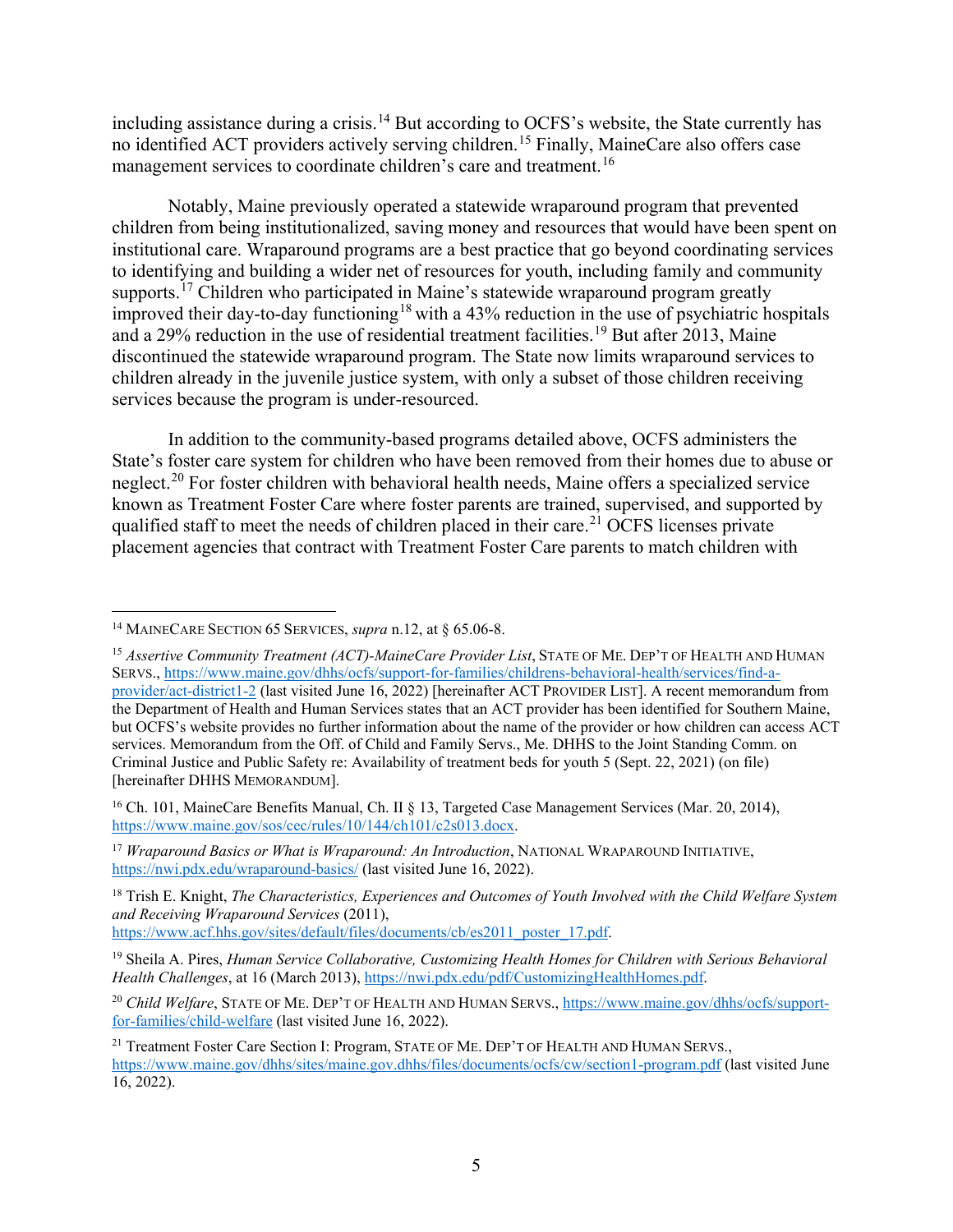families.<sup>[22](#page-5-0)</sup> The State lacks a sufficient number of Treatment Foster Care parents, resulting in foster children with behavioral health needs languishing in psychiatric hospitals and other segregated settings. Faced with lengthy delays in receiving community-based services, Treatment Foster Care parents may have to stop serving children with disabilities when children in their care go without services due to the State's waitlists.

Maine also purports to offer a range of crisis services to all children, regardless of whether they are enrolled in MaineCare. The State runs a crisis hotline available 24 hours per day, seven days per week, where a trained professional speaks with callers and directs them to crisis services in their area.<sup>23</sup> However, the Department learned that the hotline is consistently understaffed. Families either cannot immediately connect with a crisis worker or they are told that a mobile crisis team will be unable to arrive for hours.<sup>[24](#page-5-2)</sup> Data shared by the State showed that in 2020, there were 8,236 calls to the crisis line for children 17 years and younger.<sup>[25](#page-5-3)</sup> Only 37% of those calls were referred to mobile crisis services.<sup>26</sup> For calls where a mobile crisis team responded, the average wait time according to the State was over an hour in both 2019 and 2020.<sup>[27](#page-5-5)</sup> Maine also has Crisis Stabilization Units, which are intended to be an alternative to hospitalization, where children can receive short-term, in-patient care during a mental health crisis and return home.[28](#page-5-6) Again, there is often no space available in these units, or no willing providers.[29](#page-5-7) When families request crisis services and none are available, caseworkers and other State contractors often direct families to emergency rooms or law enforcement.

Contact with law enforcement can mean a child enters the juvenile justice system.<sup>[30](#page-5-8)</sup> By the State's own account, juvenile justice interventions are part of Maine's behavioral health system.<sup>31</sup> Long Creek Youth Development Center, the State's sole juvenile justice facility,

<span id="page-5-5"></span><sup>27</sup> *Id*.

<span id="page-5-8"></span><sup>30</sup> *Id.* at 25, 32.

<span id="page-5-0"></span> $\overline{a}$ <sup>22</sup> Treatment Foster Care Section II: Foster Parents, STATE OF ME. DEP'T OF HEALTH AND HUMAN SERVS., <https://www.maine.gov/dhhs/sites/maine.gov.dhhs/files/documents/ocfs/cw/section2-program.pdf> (last visited June 16, 2022) [hereinafter TREATMENT FOSTER PARENTS].

<span id="page-5-1"></span><sup>23</sup> *See Hotlines/Crisis Numbers*, STATE OF ME. DEP'T OF HEALTH AND HUMAN SERVS., <https://www.maine.gov/dhhs/about/contact/hotlines> (last visited June 16, 2022).

<span id="page-5-2"></span><sup>24</sup> CBHS ASSESSMENT 2018, *supra* n.3, at 31.

<span id="page-5-3"></span><sup>&</sup>lt;sup>25</sup> Narrative Response to Req. for Information No. 13 from the State of Me. 1 (Jan. 28, 2022) (on file).

<span id="page-5-4"></span><sup>26</sup> *Id*.

<span id="page-5-6"></span><sup>28</sup> *See, e.g.*, MAINECARE SECTION 65 SERVICES, *supra* n.12, at § 65.06-2; *Crisis Stabilization Units*, Sweetser, <https://www.sweetser.org/programs-services/services-for-children-families/crisis-services/crisis-stabilization-units/> (last visited June 16, 2022).

<span id="page-5-7"></span><sup>29</sup> CBHS ASSESSMENT 2018, *supra* n.3, at 32.

<span id="page-5-9"></span><sup>&</sup>lt;sup>31</sup> Supplemental Narrative Response to Req. for Information No. 41 from the State of Me. 1 (Nov. 5, 2021) (on file) ("Children's behavioral health services in Maine are provided through a large, interconnected system of care that includes early childhood providers, medical providers, the public school system, juvenile justice interventions, and substance use disorder providers.").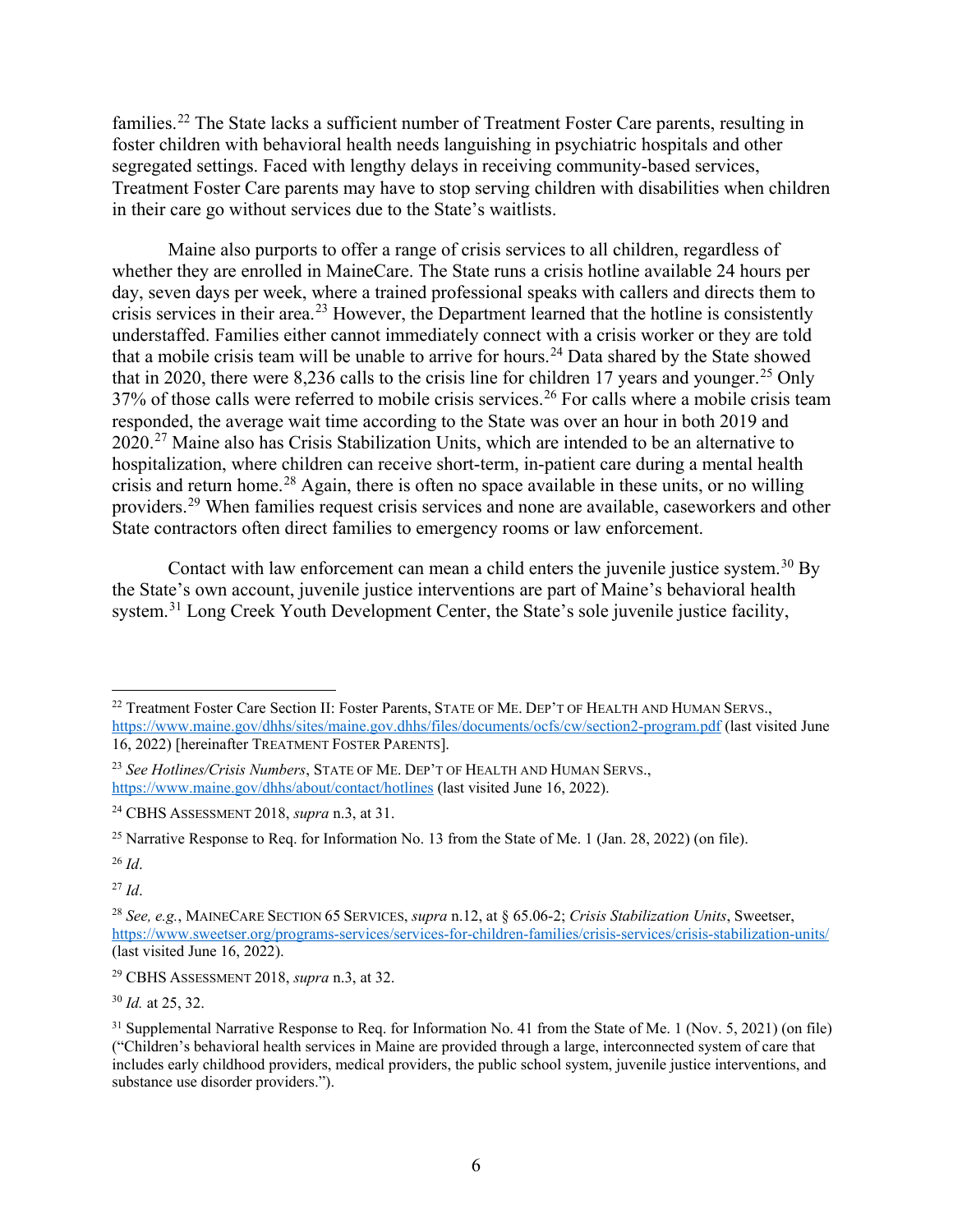currently fills a gap left by Maine's community-based behavioral health system.<sup>32</sup> Even though Maine law requires that juvenile justice rehabilitative services be provided in the least restrictive setting, many children with mental health disabilities are sent to or remain in Long Creek because of the insufficient behavioral health services available to them in the community. The overwhelming majority of children at Long Creek have behavioral health needs. In 2016, Maine's Department of Corrections reported that 84.6% of youth arrive at Long Creek with three or more mental health diagnoses.<sup>[33](#page-6-1)</sup> In a recent State-commissioned assessment of the juvenile justice system, the Center for Children's Law and Policy (CCLP) found that nearly 70% of young people committed or sentenced to Long Creek in 2018–19 had received behavioral health services through MaineCare within the year prior to their incarceration.<sup>[34](#page-6-2)</sup> Various state officials reported to CCLP that many young people should not be incarcerated at Long Creek but remain there because of a lack of other treatment options, and that Maine is improperly using detention to deal with its failure to provide behavioral health services in the community.<sup>[35](#page-6-3)</sup>

Our meetings with children at Long Creek, facility staff, and attorneys representing young people similarly echoed that the State's lack of community-based behavioral health services leads to unnecessary and prolonged incarceration. In fact, CCLP found that 73% of children detained longer than 30 days were awaiting placement in the community or in a different setting, and approximately 53% were detained so the State could "provide care."<sup>[36](#page-6-4)</sup> These numbers underscore that Maine is using Long Creek as a de facto children's psychiatric facility instead of providing more integrated treatment options. A 2019 report by the United States Commission on Civil Rights on the criminalization of people with mental illness in Maine

<span id="page-6-2"></span><sup>34</sup> CENTER FOR CHILDREN'S LAW AND POLICY, THE JUVENILE JUSTICE RESEARCH AND REFORM LAB AT DREXEL UNIVERSITY, AND THE CENTER FOR THE STUDY OF SOCIAL POLICY, MAINE JUVENILE JUSTICE SYSTEM ASSESSMENT 47 (Feb. 2020)[, https://www.maine.gov/corrections/sites/maine.gov.corrections/files/inline-](https://www.maine.gov/corrections/sites/maine.gov.corrections/files/inline-files/Maine%20Juvenile%20Justice%20System%20Assessment%20FINAL%20REPORT%202-25-20_2.pdf)

<span id="page-6-3"></span><sup>35</sup> *Id.* at 82.

 $\overline{a}$ 

<span id="page-6-0"></span><sup>32</sup> *See*, *e.g.*, *State of Maine v. J.R.*, 191 A.3d 1157, 1167–68 (Me. 2018) (Saufley, C.J., concurring) (decrying the lack of alternatives to incarceration for children with mental illness in Maine, the Chief Justice of the Maine Supreme Judicial Court stated that the government "must find . . . enhanced mental health treatment services . . . within or near the communities of [children's] families"); *A.I. v. State of Maine*, 223 A.3d 910 (Me. 2020). The Maine Department of Corrections Commissioner has acknowledged that "some of our youth are at Long Creek because there are no other options[.]" Joint Comm. on Criminal Justice and Public Safety, *Testimony of Dep't of Corrections Comm'r Liberty*, YOUTUBE (Mar. 8, 2021),<https://www.youtube.com/watch?v=PJKEu6NTYVk> [hereinafter COMMISSIONER LIBERTY TESTIMONY].

<span id="page-6-1"></span><sup>&</sup>lt;sup>33</sup> ME. DEP'T OF CORRECTIONS, PROFILE OF YOUTH COMMITTED AT LONG CREEK YOUTH DEVELOPMENT CENTER AS OF JULY 1, 2016 4 (Jan. 2017), [https://www.documentcloud.org/documents/3475813-Long-Creek-Profile-FINAL-](https://www.documentcloud.org/documents/3475813-Long-Creek-Profile-FINAL-Jan-19-2017-Copy.html)[Jan-19-2017-Copy.html.](https://www.documentcloud.org/documents/3475813-Long-Creek-Profile-FINAL-Jan-19-2017-Copy.html)

[files/Maine%20Juvenile%20Justice%20System%20Assessment%20FINAL%20REPORT%202-25-20\\_2.pdf](https://www.maine.gov/corrections/sites/maine.gov.corrections/files/inline-files/Maine%20Juvenile%20Justice%20System%20Assessment%20FINAL%20REPORT%202-25-20_2.pdf) [hereinafter JUVENILE JUSTICE SYSTEM ASSESSMENT 2020]. In addition to highlighting the disproportionate number of children with disabilities at Long Creek, the report also underscored that youth of color and LGBTQ+ children experience worse outcomes in Maine's juvenile justice system. *Id.* at 68. For example, Black children are detained at eight times their share of the population, and are committed or sentenced to Long Creek at five times their share of the population. *Id.* at 117.

<span id="page-6-4"></span><sup>36</sup> *Id.* at 50; *see also id.* at 59 (Long Creek staff reports that "the lion's share of kids in detention are waiting for programming in the community.").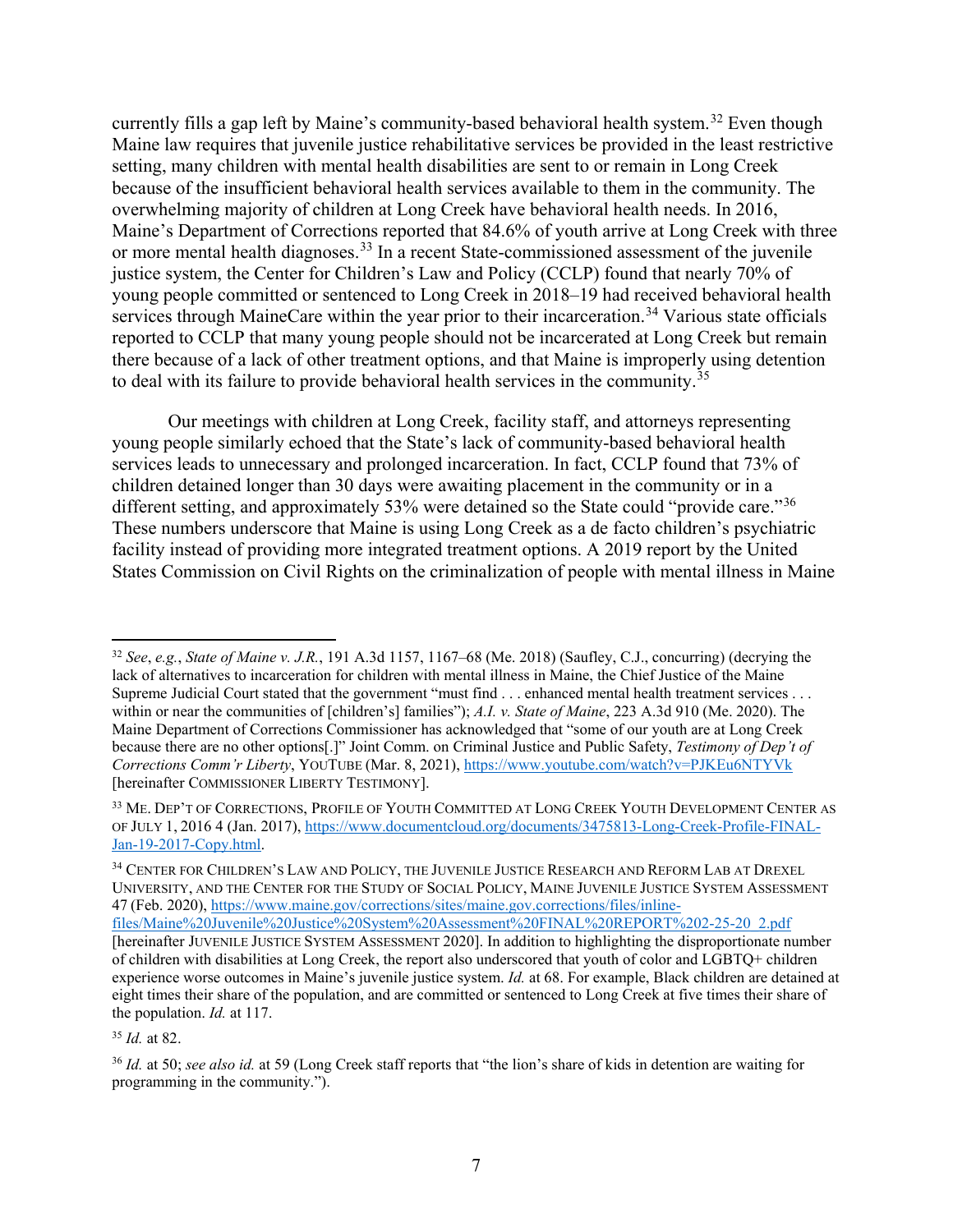discussed how a lack of investment in behavioral health services has made Long Creek "a de facto treatment facility for youth with acute care needs."[37](#page-7-0)

### **III. Maine's Behavioral Health System for Children Violates the ADA's Integration Mandate**

Maine violates Title II of the ADA because it fails to serve children with behavioral health needs in the most integrated setting appropriate to their needs. While children wait sometimes for over a year—for counseling and other community-based services such as crisis services or Treatment Foster Care, their health deteriorates and they either enter institutional settings or remain at serious risk of institutionalization. Children who are already separated from their families in hospitals and residential treatment facilities struggle to transition back to the community because of the State's waitlists for community-based services.

Under Title II of the ADA, no qualified individual with a disability shall, on the basis of disability, be excluded from participation in or be denied the benefits of the services, programs, or activities of a public entity, or be subjected to discrimination by any such entity. 42 U.S.C. § 12132; 28 C.F.R. § 35.130(a). Congress has explicitly identified unjustified "segregation" of persons with disabilities as a "for[m] of discrimination."  $42 \text{ U.S.C. }$   $\S$   $\S$   $12101(a)(2)$ ,  $12101(a)(5)$ . Title II's implementing regulation therefore requires, in what is known as the "integration mandate," that "a public entity shall administer services, programs, and activities in the most integrated setting appropriate to the needs of qualified individuals with disabilities." 28 C.F.R. § 35.130(d). The "most integrated setting" is one that "enables individuals with disabilities to interact with nondisabled persons to the fullest extent possible." 28 C.F.R. pt. 35, app. B, at 711 (2020).

The Supreme Court has held that unjustified isolation is a form of discrimination prohibited by the ADA. *Olmstead v. L.C.*, 527 U.S. 581, 597 (1999). Public entities must provide community-based services to individuals with disabilities when (a) such services are appropriate, (b) the affected persons do not oppose community-based treatment, and (c) community-based services can be reasonably accommodated, taking into account the resources available to the entity and the needs of other persons with disabilities. *Id.* at 607. The ADA's integration mandate applies to Maine children with behavioral health needs who are currently in institutions and who are at serious risk of institutionalization. *See, e.g.*, *Waskul v. Washtenaw Cty. Cmty. Mental Health*, 979 F.3d 426, 460 (6th Cir. 2020); *Steimel v. Wernert*, 823 F.3d 902, 912 (7th Cir.  $2016$ ).<sup>38</sup>

<span id="page-7-0"></span> $\overline{a}$ <sup>37</sup> *See* ME. ADVISORY COMM. TO THE U.S. COMM'N ON CIVIL RIGHTS, THE CRIMINALIZATION OF PEOPLE WITH MENTAL ILLNESSES IN MAINE 44 (May 2019), [https://www.usccr.gov/pubs/2019/07-30-Maine-Criminalization-](https://www.usccr.gov/pubs/2019/07-30-Maine-Criminalization-Mental-Health.pdf)[Mental-Health.pdf.](https://www.usccr.gov/pubs/2019/07-30-Maine-Criminalization-Mental-Health.pdf)

<span id="page-7-1"></span><sup>38</sup> *See also Davis v. Shah*, 821 F.3d 231, 263 (2d Cir. 2016); *Pashby v. Delia*, 709 F.3d 307, 321–22 (4th Cir. 2013); *M.R. v. Dreyfus*, 663 F.3d 1100, 1116–17 (9th Cir. 2011), *amended by* 697 F.3d 706 (9th Cir. 2012); *United States v. Mississippi*, 400 F. Supp. 3d 546, 553 (S.D. Miss. 2019) (holding valid a claim on behalf of adults with serious mental illness at risk of institutionalization for lack of community-based mental health services); *Kenneth R. v. Hassan*, 293 F.R.D. 254, 260 (D.N.H. 2013).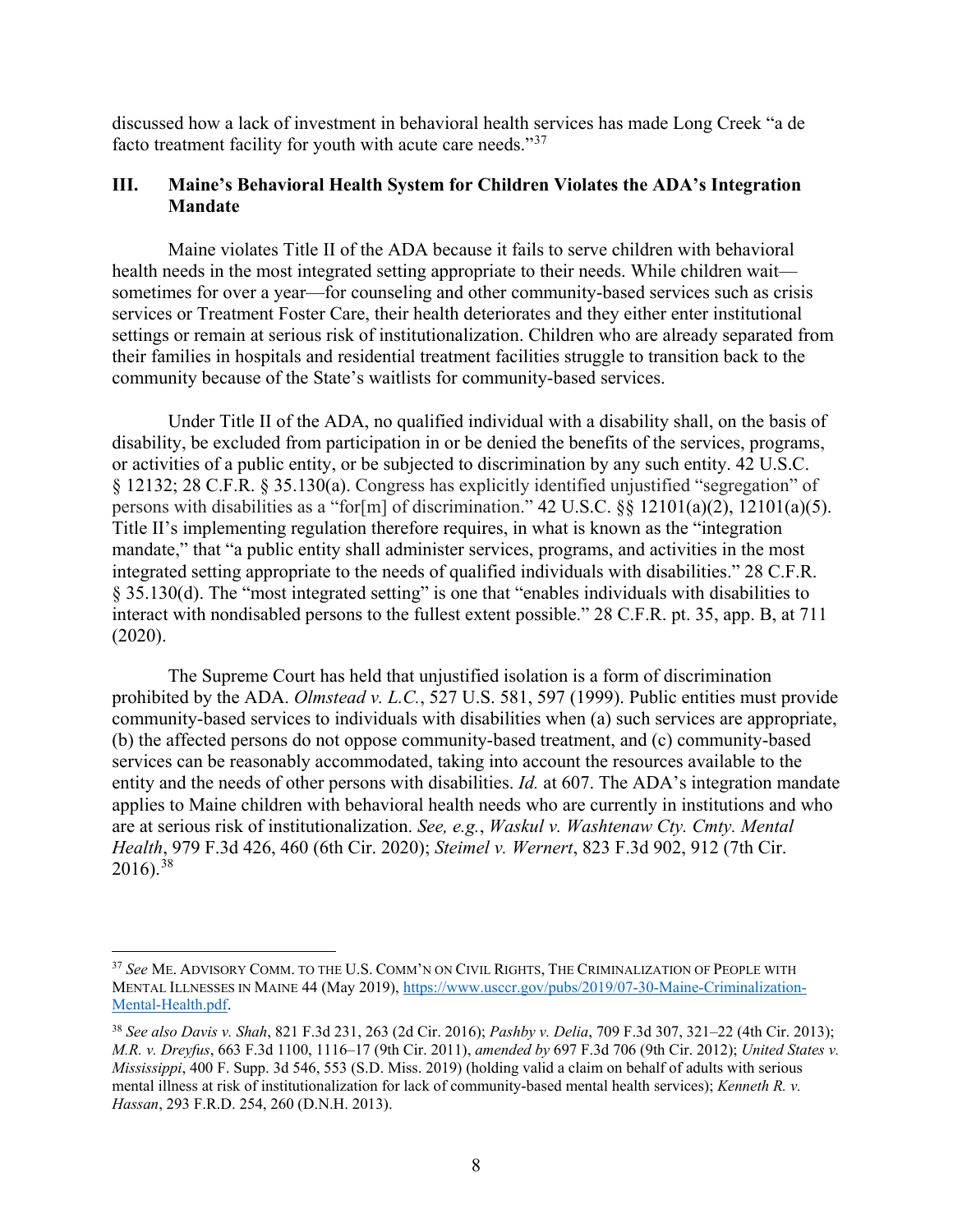#### **A. Maine Is a Public Entity, and Its Hospitals and Residential Facilities Housing Children with Behavioral Health Needs Are Segregated Settings.**

The State of Maine is a "public entity" subject to the ADA. 42 U.S.C. § 12131(1). As a public entity, Maine is prohibited under Title II from discriminating on the basis of disability, and must administer services in the most integrated setting appropriate to the needs of qualified children with disabilities. 28 C.F.R. § 35.130(d). Maine retains responsibility for children's Medicaid behavioral health services, even though it contracts and funds private facilities for those services, such as psychiatric hospitals, psychiatric wards of general hospitals, and private residential treatment facilities. These institutions qualify as "segregated settings" for Title II purposes. Although Maine describes its residential treatment facilities<sup>[39](#page-8-0)</sup> for children as "community-based" placements,<sup>[40](#page-8-1)</sup> these facilities have all of the usual hallmarks of segregated institutions.[41](#page-8-2) Children residing in these facilities are separated from their families and communities, and have few interactions with people without disabilities other than paid staff. Children's movements and daily activities are restricted and regimented.

Long Creek is also a segregated setting under Title II for incarcerated children with behavioral health needs who could be supported in their families' homes or Treatment Foster Care if community-based behavioral health services were available to them. Maine's juvenile code prioritizes treatment and rehabilitation, $42$  and provides that both pre- and post-adjudication, i.e., before and after trial, children in the juvenile justice system should be placed in the least restrictive setting, typically the family home, with few exceptions.<sup>43</sup> However, even when juvenile justice system actors recommend placement outside of Long Creek, children are frequently confined at Long Creek due to Maine's failure to provide more integrated behavioral health services. Long Creek is a secure facility and the majority of its young residents have multiple mental health diagnoses.<sup>44</sup> As noted above, children with behavioral health needs are routinely incarcerated at Long Creek solely to receive behavioral health care.<sup>[45](#page-8-6)</sup> Children who are

<span id="page-8-3"></span><sup>42</sup> The Maine Juvenile Code states that its overall purpose includes securing "care and guidance, preferably in the juvenile's own home" and "preserv[ing] and strengthen[ing] family ties whenever possible, including improvement of home environment." 15 M.R.S. §§ 3002(1)(A)–(B).

<span id="page-8-0"></span> $\overline{a}$ <sup>39</sup> MaineCare describes these facilities as "Private Non-Medical Institutions (PNMIs)." CBHS ASSESSMENT 2018, *supra* n.3, at 12.

<span id="page-8-1"></span><sup>40</sup> Narrative Response to Req. for Information No. 16 from the State of Me. 10 (Sept. 10, 2021) (on file).

<span id="page-8-2"></span><sup>41</sup> *See* 28 C.F.R. § 35.130(d); 28 C.F.R. pt. 35, app. B, at 711 (2020); U.S. DEP'T OF JUSTICE, STATEMENT OF THE DEPARTMENT OF JUSTICE ON ENFORCEMENT OF THE INTEGRATION MANDATE OF TITLE II OF THE AMERICANS WITH DISABILITIES ACT AND OLMSTEAD V. L.C., Q. 1 (Feb. 25, 2020), [https://www.ada.gov/olmstead/q&a\\_olmstead.htm.](https://www.ada.gov/olmstead/q&a_olmstead.htm)

<span id="page-8-4"></span><sup>43</sup> *See* 15 M.R.S. § 3203-A(4)(C) ("Detention, if ordered, must be in the least restrictive residential setting that will serve the purposes of the Maine Juvenile Code as provided in section 3002."); 15 M.R.S. § 3313(1) ("The court shall enter an order of disposition for a juvenile who has been adjudicated as having committed a juvenile crime without imposing placement in a secure institution as disposition" unless, inter alia, "[t]he juvenile is in need of correctional treatment that can be provided most effectively by the juvenile's commitment to an institution.").

<span id="page-8-5"></span><sup>44</sup> ME. DEP'T OF CORRECTIONS, PROFILE OF YOUTH COMMITTED AT LONG CREEK YOUTH DEVELOPMENT CENTER AS OF JULY 1, 2016 4 (Jan. 2017), [https://www.documentcloud.org/documents/3475813-Long-Creek-Profile-FINAL-](https://www.documentcloud.org/documents/3475813-Long-Creek-Profile-FINAL-Jan-19-2017-Copy.html)[Jan-19-2017-Copy.html.](https://www.documentcloud.org/documents/3475813-Long-Creek-Profile-FINAL-Jan-19-2017-Copy.html)

<span id="page-8-6"></span><sup>45</sup> JUVENILE JUSTICE SYSTEM ASSESSMENT 2020, *supra* n.34, at 50; *see also id.* at 59.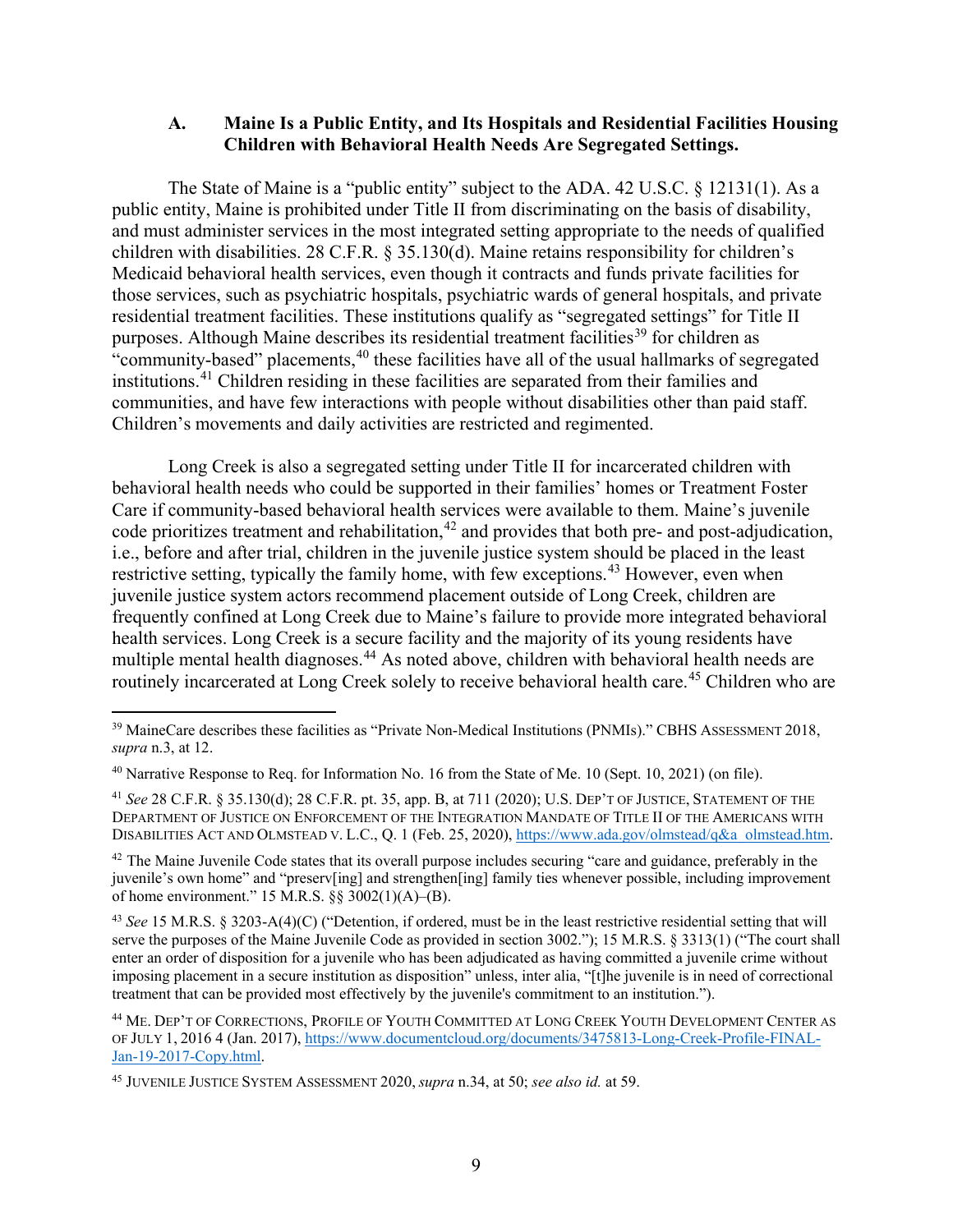held at Long Creek have few—if any—opportunities to see their families and friends or engage with the community. If behavioral health care services were available in the community, children who are appropriate for such services could await trial or serve their sentences at home with their families.

## **B. Community-Based Services Are Appropriate for Maine Children with Behavioral Health Needs, and Families Prefer Such Services.**

Maine children with behavioral health needs are eligible and appropriate for the range of community-based services the State offers, but either remain in segregated settings or are at serious risk of institutionalization.<sup>46</sup> Both institutional and community providers consistently told us that children in institutional settings could be appropriately served in the community if services were available to them. Children's attorneys similarly shared that their clients had successfully lived in the community and could continue to do so with appropriate supports. Families and children in Maine are overwhelmingly open to receiving services in integrated settings. In fact, parents indicated a strong preference that their children receive services at home due to trauma, neglect, and abuse that their children reportedly endured in residential facilities within and outside of Maine.

# **C. Maine Does Not Ensure Access to the Community-Based Services it Offers, Resulting in Needless Institutionalization and Risk of Such Institutionalization.**

Although children with behavioral health needs are eligible and appropriate for community-based services, they frequently cannot access the very services that are part of Maine's existing array of programs. The State's failure to provide sufficient services through its community-based behavioral health system drives unnecessary institutionalization and risk of institutionalization in the following ways.

# 1. Maine Has Lengthy Waitlists for Community-Based Services.

Many children in Maine are unable to access community-based behavioral health services due to the State's lengthy waitlists. According to OCFS, as of October 2020, youth had been put on waitlists for  $3.642$  requested community-based behavioral health services.<sup>[47](#page-9-1)</sup> The waitlists operate on a first-come-first-served basis by town, with priority given to children discharged from hospitals, residential facilities, or crisis stabilization units.<sup>[48](#page-9-2)</sup> As of February 2022, the

<span id="page-9-0"></span> $\overline{a}$ <sup>46</sup> *See, e.g.*, *Olmstead*, 527 U.S. at 602, 607; *Cota v. Maxwell-Jolly*, 688 F. Supp. 2d 980, 994 (N.D. Cal. 2010) (appropriateness prong satisfied where plaintiffs' individual plans of care documented their need for specific community services, which were "critical to their ability to avoid institutionalization, and to remain in a community setting"); *see also* U.S. DEP'T OF JUSTICE, STATEMENT OF THE DEPARTMENT OF JUSTICE ON ENFORCEMENT OF THE INTEGRATION MANDATE OF TITLE II OF THE AMERICANS WITH DISABILITIES ACT AND OLMSTEAD V. L.C., Q. 4 (Feb. 25, 2020) (listing types of evidence an individual can rely on to establish that an integrated setting is appropriate), [https://www.ada.gov/olmstead/q&a\\_olmstead.htm.](https://www.ada.gov/olmstead/q&a_olmstead.htm) 

<span id="page-9-1"></span><sup>47</sup> CBHS UPDATE 2020, *supra* n.10, at 2. Some children were waiting for more than one service.

<span id="page-9-2"></span><sup>&</sup>lt;sup>48</sup> Narrative Response to Req. for Information No. 19 from the State of Me., at 2 (Sept. 10, 2021) (on file).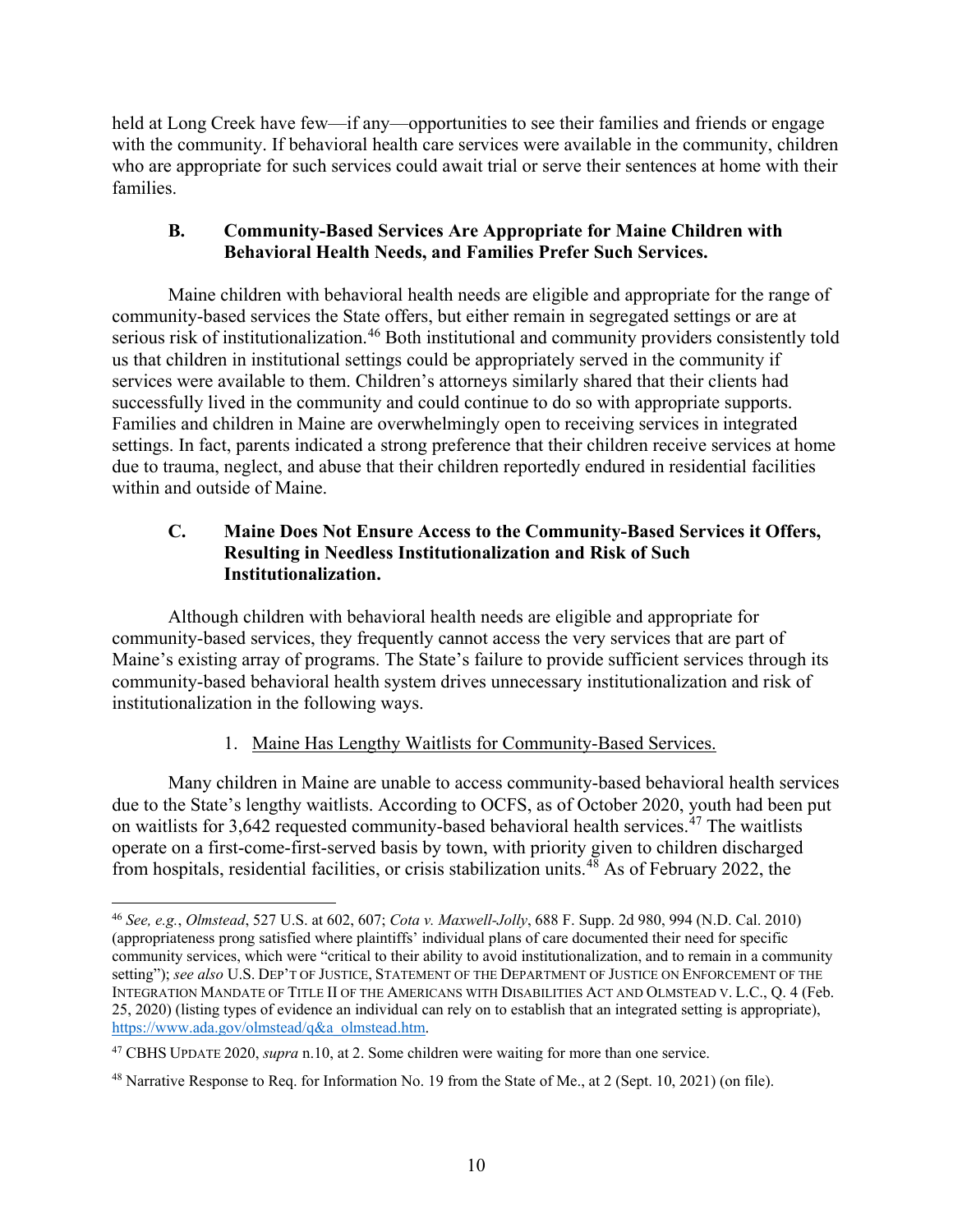average amount of time children spend on waitlists is several months to over a year.<sup>[49](#page-10-0)</sup> Maine provided data showing that in FY 2020, children waited on average 328 days for a communitybased service known as targeted case management, with some children waiting more than twice that time. Similarly, children waited on average 121 days for Home and Community Treatment services, an intensive program for children with mental health diagnoses, with wait times as high as 954 days (2.61 years).<sup>50</sup> By contrast, during that same period, children waited on average only 30 days to enter residential treatment facilities. [51](#page-10-2)

All of the providers of institutional and community-based services whom we interviewed identified waitlists as a barrier to children living in the community. We interviewed families who also identified waitlists as a reason why their children had been or were currently institutionalized, or might have to be institutionalized in the future. For some parents, the strain of going months without necessary services in place has reached a breaking point, forcing them to quit their jobs to provide care for their children's escalating needs or to send their children to institutions.

#### 2. Maine Fails to Maintain a Network of Providers to Meet the Demand for Community-Based Behavioral Health Services.

Even after children come off the waitlist or move to the top of the list, they may continue to go without services for a number of reasons. No provider may actually exist for an advertised MaineCare service or, when there is an available provider, children and families may receive only minimal or infrequent services. These gaps exist because the State does not provide necessary support to ensure sufficient capacity of community-based services. In 2018, OCFS commissioned an assessment of its service system which concluded that among the root causes of the lack of providers are Maine's low payment rates<sup>[52](#page-10-3)</sup> as well as burdensome administrative requirements.<sup>[53](#page-10-4)</sup>

Maine fails to ensure that a provider is promptly assigned that is willing and able to serve each child with behavioral health needs who is eligible for community-based services.<sup>54</sup> Children in rural areas or who have more intensive needs may technically come off a waitlist only to be

<span id="page-10-0"></span> $\overline{a}$ <sup>49</sup> CBHS DATA DASHBOARD, *supra* n.7.

<span id="page-10-1"></span><sup>50</sup> Waitlist Data Set, Response to Req. for Information No. 18 from the State of Me. (Sept. 10, 2021) (on file) (listing mean and highest wait times for community-based services). Home and Community Treatment is a team-based approach that includes a therapist and a behavioral health professional who work with the child's entire family in the child's home and community. *Home and Community Treatment (HCT)*, STATE OF ME. DEP'T OF HEALTH AND HUMAN SERVS. (Sept. 30, 2021), [https://www.maine.gov/dhhs/sites/maine.gov.dhhs/files/inline](https://www.maine.gov/dhhs/sites/maine.gov.dhhs/files/inline-files/HCT%20Information%20Sheet%20-%209.30.21.pdf)[files/HCT%20Information%20Sheet%20-%209.30.21.pdf.](https://www.maine.gov/dhhs/sites/maine.gov.dhhs/files/inline-files/HCT%20Information%20Sheet%20-%209.30.21.pdf) 

<span id="page-10-2"></span><sup>&</sup>lt;sup>51</sup> Waitlist Data Set, Response to Req. for Information No. 18 from the State of Me. (Sept. 10, 2021) (on file) (listing mean and highest wait times to enter residential treatment facilities or private non-medical institutions). The longest wait time a child waited for treatment in a private non-medical institution in 2020 was listed as 310 days.

<span id="page-10-3"></span><sup>52</sup> CBHS ASSESSMENT 2018, *supra* n.3, at 22–23.

<span id="page-10-4"></span><sup>53</sup> *Id*. at 25.

<span id="page-10-5"></span><sup>54</sup> *See, e.g.*, CBHS Wait Lists, Narrative Response to Req. for Information No. 50 from the State of Me. (Mar. 25, 2022) (on file).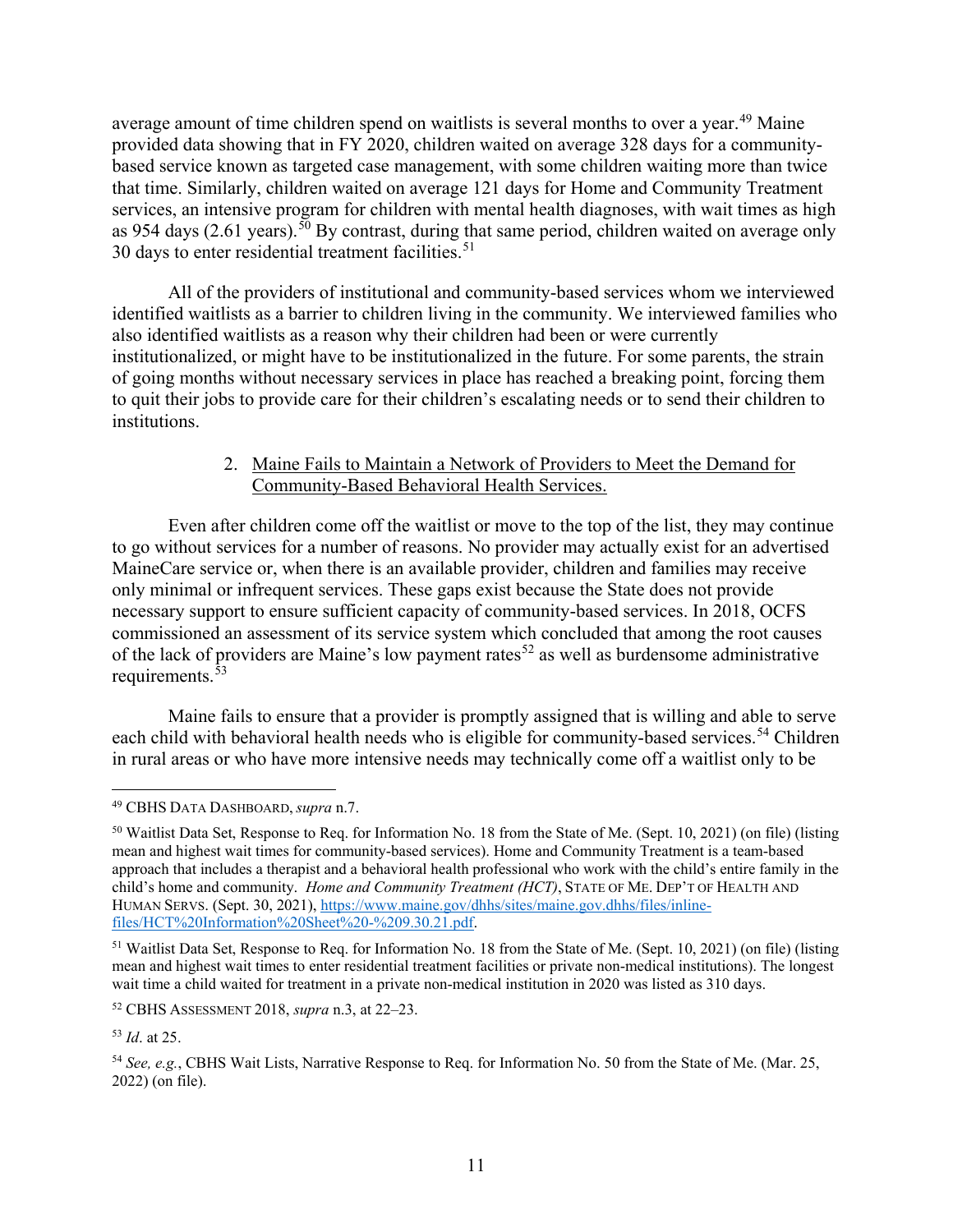turned away by a provider, or they may rise to the top of a waitlist but remain there indefinitely. Under the Medicaid Act's Early and Periodic Screening, Diagnostic and Treatment (EPSDT) provision, states must provide access to providers so that children can get required services, yet Maine fails to provide such access. [55](#page-11-0) As a result, children enter institutions or are at serious risk of institutionalization.

## 3. Maine's Lack of Crisis Services Leads to Hospitalization and Law Enforcement Contact.

Maine's failure to make crisis services available to families causes children to enter institutions or to be at serious risk of institutionalization. The State's crisis hotline, staffed by contracted private providers, is understaffed, and mobile crisis providers are often unable to respond in a timely manner or reach parts of the State.<sup>[56](#page-11-1)</sup> Maine also fails to invest in more intensive programs like ACT or wraparound that can prevent crises from escalating. Although MaineCare lists ACT, an evidence-based program where a team of social workers, clinicians, and other staff are available to families 24 hours a day, seven days a week, [57](#page-11-2) children cannot actually access this service because there appear to be no ACT providers that are actively accepting clients.<sup>58</sup> Absent intensive services such as ACT and timely mobile crisis response, children experiencing frequent or protracted crises have no alternative but to turn to hospitals or law enforcement for help.

In fact, several families we interviewed said that after reaching the crisis hotline, staff told them there was no available service in their area and suggested taking children to the emergency room or calling law enforcement.<sup>[59](#page-11-4)</sup> Because of a shortage of Crisis Stabilization Units, which are designed to provide short-term inpatient treatment and care, hospital staff described children remaining in emergency rooms for weeks or even months, even though the emergency rooms were ill-equipped to meet their needs. Although families wanted their children to return home with community-based services, often their only options were to bring their child

<span id="page-11-0"></span> $\overline{a}$ <sup>55</sup> *See* CENTERS FOR MEDICARE & MEDICAID SERVICES, EPSDT – A GUIDE FOR STATES: COVERAGE IN THE MEDICAID BENEFIT FOR CHILDREN AND ADOLESCENTS 28 (June 2014) ("Access to covered services is of course a critical component of delivering an appropriate health benefit to children. Accordingly, a number of Medicaid and EPSDT provisions are intended to assure that children have access to an adequate number and range of pediatric providers. For example, states are required to make available a variety of individual and group providers qualified and willing to provide services to children. States must also take advantage of all resources available to provide a broad base of providers who treat children. Some states may find it necessary to recruit new providers to meet children's needs.") (citing 42 C.F.R. § 441.61; CMS, State Medicaid Manual § 5220) (internal quotation marks omitted), [https://www.medicaid.gov/medicaid/benefits/downloads/epsdt\\_coverage\\_guide.pdf.](https://www.medicaid.gov/medicaid/benefits/downloads/epsdt_coverage_guide.pdf)

<span id="page-11-1"></span><sup>56</sup> CBHS ASSESSMENT 2018, *supra* n.3, at 31–32.

<span id="page-11-2"></span><sup>57</sup> MAINECARE SECTION 65 SERVICES, *supra* n.12, at § 65.06-8.

<span id="page-11-3"></span><sup>58</sup> ACT PROVIDER LIST, *supra* n.15 (showing no available children's ACT providers). A recent memorandum from the Department of Health and Human Services states that an ACT provider has been identified for Southern Maine but OCFS's website provides no further information about the name of the provider or how children can access ACT services. DHHS Memorandum, *supra* n.15, at 5.

<span id="page-11-4"></span><sup>59</sup> *See also* DISABILITY RIGHTS MAINE, ASSESSING THE USE OF LAW ENFORCEMENT BY YOUTH RESIDENTIAL SERVICE PROVIDERS 3 (Aug. 2017),<https://drme.org/assets/uncategorized/Law-Enforcement-08.08.17.pdf> [hereinafter DRM REPORT ON LAW ENFORCEMENT].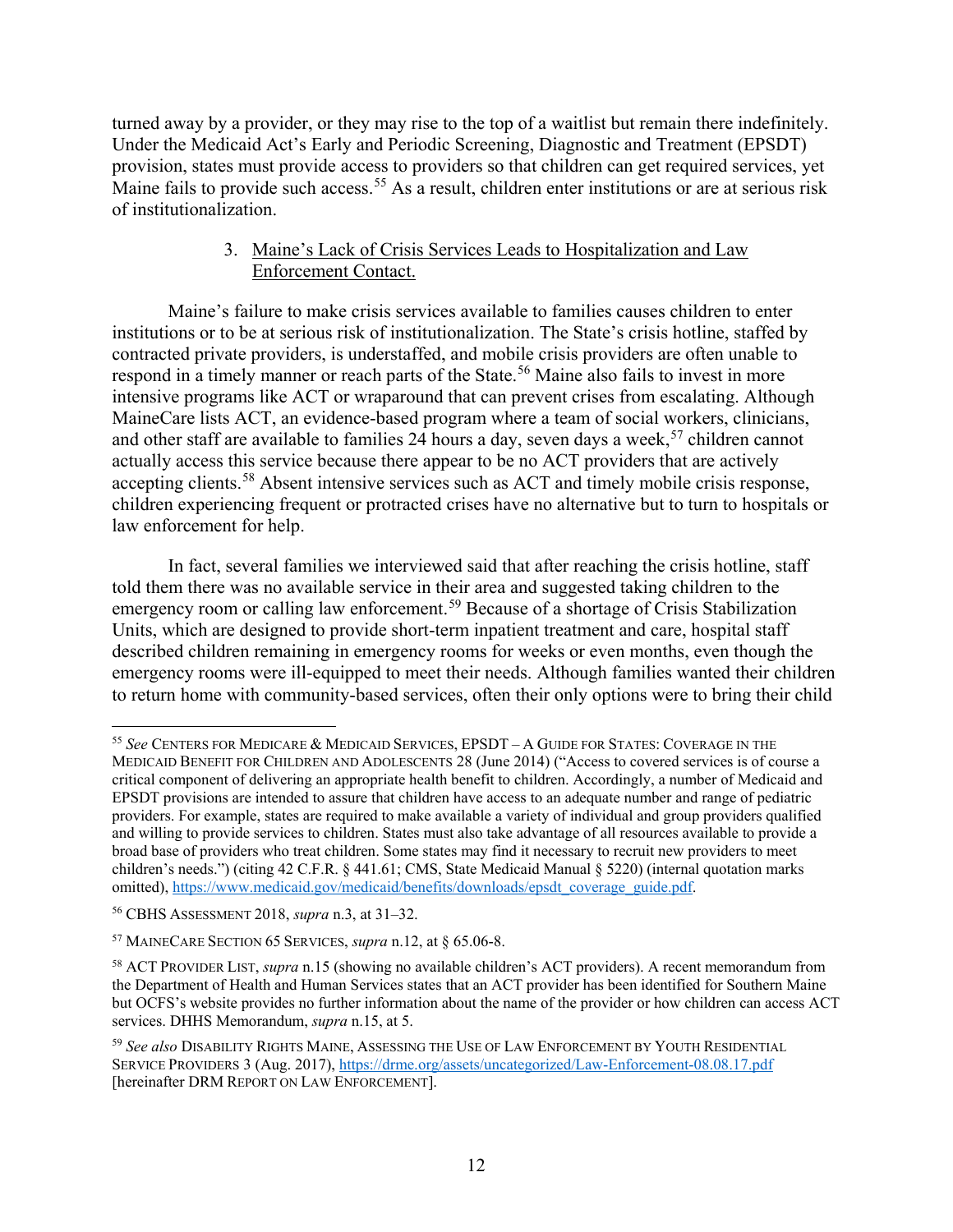home without services or to discharge their child to a residential treatment facility. Even hospitals and residential facilities rely inappropriately on law enforcement for children experiencing behavioral health crises due to difficulty accessing crisis services.<sup>60</sup>

Law enforcement responses to mental health crises are not only ineffective, they increase the likelihood that children whose needs could be met with behavioral health services will instead enter the juvenile justice system. [61](#page-12-1) In the worst situations, children end up incarcerated at Long Creek.<sup>[62](#page-12-2)</sup> Maine's Department of Corrections Commissioner has acknowledged that despite efforts to reduce detention solely to provide care to children, "some of our youth are at Long Creek because there are no other options[.]"[63](#page-12-3) In recent years, several children in acute crisis and struggling with thoughts of suicide spent weeks or months at Long Creek isolated on suicide watch due to a lack of appropriate treatment options for them.<sup>[64](#page-12-4)</sup>

#### 4. Maine's Lack of Support for Treatment Foster Care Parents Results in Unnecessary and Prolonged Institutionalizations.

Maine is responsible for administering training, supports, and services to Treatment Foster Care parents to meet the behavioral health needs of children in their homes.<sup>[65](#page-12-5)</sup> But young people with behavioral health needs in the child welfare system are especially at risk of institutionalization because Maine fails to recruit, train, and support sufficient numbers of Treatment Foster Care parents. Treatment Foster Care parents struggle to get support and services to maintain children in their care, or to take on future children. As a result, few Treatment Foster Care placements are available.

Instead, children who need this service frequently remain in psychiatric hospitals and other segregated settings long after they are ready for discharge. Both hospital staff and advocates told the Department that some foster children with behavioral health needs are discharged from hospitals to hotels and homeless shelters because OCFS has not secured homes for their long-term care, placing them at risk of re-institutionalization. Maine's own Child Welfare Services Ombudsman recently reported on cases of foster children with behavioral health needs being sent to homeless shelters, including one teenager who went from an

 $\overline{a}$ 

<span id="page-12-0"></span><sup>60</sup> *See* JUVENILE JUSTICE SYSTEM ASSESSMENT 2020, *supra* n.34, at 103; DRM REPORT ON LAW ENFORCEMENT, *supra* n.59, at 5, 7.

<span id="page-12-1"></span><sup>61</sup> DRM REPORT ON LAW ENFORCEMENT, *supra* n.59, at 3–4.

<span id="page-12-2"></span><sup>62</sup> *Id.* at 4; *see also* JUVENILE JUSTICE SYSTEM ASSESSMENT 2020, *supra* n.34, at 75 (discussing interviews where law enforcement officers indicated need for alternatives to arrest, such as mobile crisis response).

<span id="page-12-3"></span><sup>63</sup> COMMISSIONER LIBERTY TESTIMONY, *supra* n.32.

<span id="page-12-4"></span><sup>64</sup> *See, e.g.*, *Transgender teen's suicide raises concerns about Maine youth corrections center*, BANGOR DAILY NEWS (Nov. 13, 2016)[, https://bangordailynews.com/2016/11/13/news/transgender-teens-suicide-raises-concerns](https://bangordailynews.com/2016/11/13/news/transgender-teens-suicide-raises-concerns-about-maine-youth-corrections-center/)[about-maine-youth-corrections-center/;](https://bangordailynews.com/2016/11/13/news/transgender-teens-suicide-raises-concerns-about-maine-youth-corrections-center/) Letter from the American Civil Liberties Union of Maine and GLBTQ Legal Advocates & Defenders to the Maine Office of the Attorney General re: Suicide at Long Creek 3–4 (Nov. 10, 2016), https://www.aclumaine.org/sites/default/files/11.10.16 letter to ag\_re\_l.c.\_investigation\_final.docx.pdf.

<span id="page-12-5"></span><sup>65</sup> TREATMENT FOSTER PARENTS, *supra* n.22, 4–6.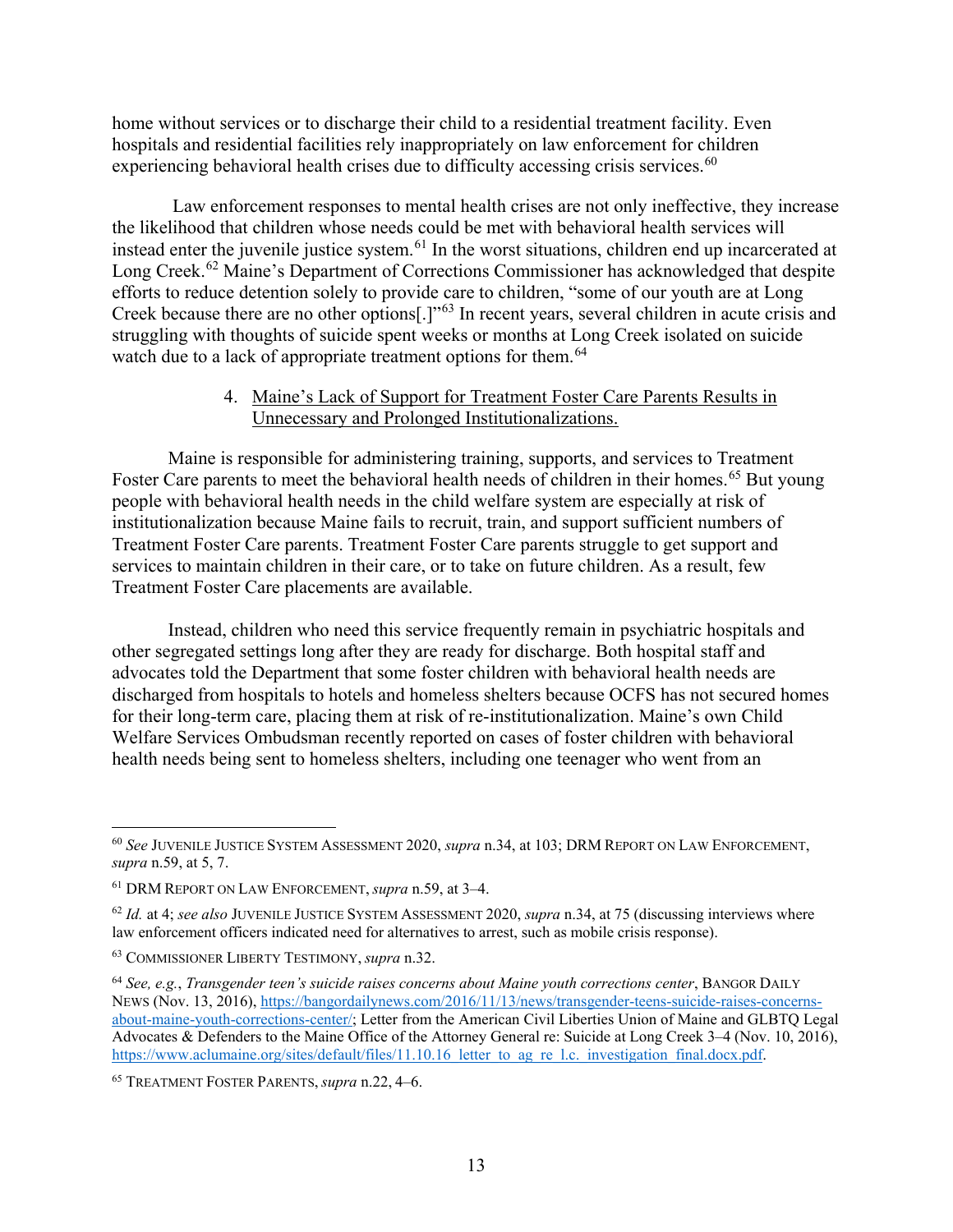unlicensed home to a homeless shelter where she was sexually assaulted. [66](#page-13-0) The State's failure to meet the needs of this particularly vulnerable population is evidenced by foster children's disproportionate representation in institutional settings: youth in the child welfare system constitute less than  $1\%$  of the population of children in Maine,  $67$  but made up 22% of children in residential treatment facilities in State Fiscal Year 2018.[68](#page-13-2) And in a survey of 55 youth committed to Long Creek in State Fiscal Year 2019, CCLP found that 65.5% had undergone at least one child welfare investigation. [69](#page-13-3) 

### **IV. Maine Can Serve Children with Behavioral Health Needs in the Community with Reasonable Modifications to Its Service System**

States must reasonably modify their service systems to avoid discrimination on the basis of disability. 28 C.F.R. § 35.130(b)(7)(i); *Olmstead*, 527 U.S. at 603, 607. Maine could reasonably modify its existing community-based programs, without fundamentally altering its current system, to prevent unnecessary segregation of children with behavioral health needs in facilities. Such modifications would allow children to live and thrive in their own homes and communities instead of entering or remaining in institutions just to access appropriate care.

Maine already offers to children and families, at least in theory, a service array to meet a range of behavioral health needs and prevent institutionalization. But the reality is that because of the way the State administers its system, hundreds of children are unable to access these services. *See Olmstead,* 527 U.S at 603 n.14 ("States must adhere to the ADA's nondiscrimination requirement with regard to the services they in fact provide."). Instead, children are spending their formative years in hospitals and residential treatment facilities.

Maine could serve children in the most integrated setting appropriate to their needs and comply with Title II of the ADA with the following reasonable modifications: 1) ensure access to existing community-based services; 2) address the waitlists to ensure timely services and prevent institutionalization; 3) provide crisis services instead of law enforcement response; 4) allocate adequate resources to maintain a trained pool of community providers across the State, including Treatment Foster Care parents; and 5) implement and support a policy requiring providers to serve eligible children and prohibit refusal of services. The proposed modifications are inherently reasonable because they build on the State's existing framework for providing services and enable the State to "more fully utilize and expand that framework to make the services truly accessible." *United States v. Mississippi*, 400 F. Supp. 3d 546, 576 (S.D. Miss. 2019); *Price v. Shibinette*, 21-cv-25-PB, 2021 WL 5397864 at \*12 (D.N.H. Nov. 18, 2021) ("To the extent the complaint alleges that defendants must implement new measures such as monitoring of [Medicaid] services and provider recruitment and training, plaintiffs are merely

<span id="page-13-0"></span> $\overline{a}$ <sup>66</sup> Me. Child Welfare Servs. Ombudsman, 19<sup>TH</sup> ANNUAL REPORT 11 (2021).

<span id="page-13-1"></span><sup>&</sup>lt;sup>67</sup> Census Bureau data shows that there were around 250,000 children under the age of 18 in Maine in 2018 and 2019, and approximately 2,000 or fewer of them were in the child welfare system in each of those years, constituting less than 1% of the child population. *Data by State: Maine*, CHILDREN'S BUREAU, <https://cwoutcomes.acf.hhs.gov/cwodatasite/pdf/maine.html> (last visited June 16, 2022).

<span id="page-13-2"></span><sup>68</sup> CBHS ASSESSMENT 2018, *supra* n.3, at 50–51.

<span id="page-13-3"></span><sup>69</sup> JUVENILE JUSTICE SYSTEM ASSESSMENT 2020, *supra* n.34, at 47.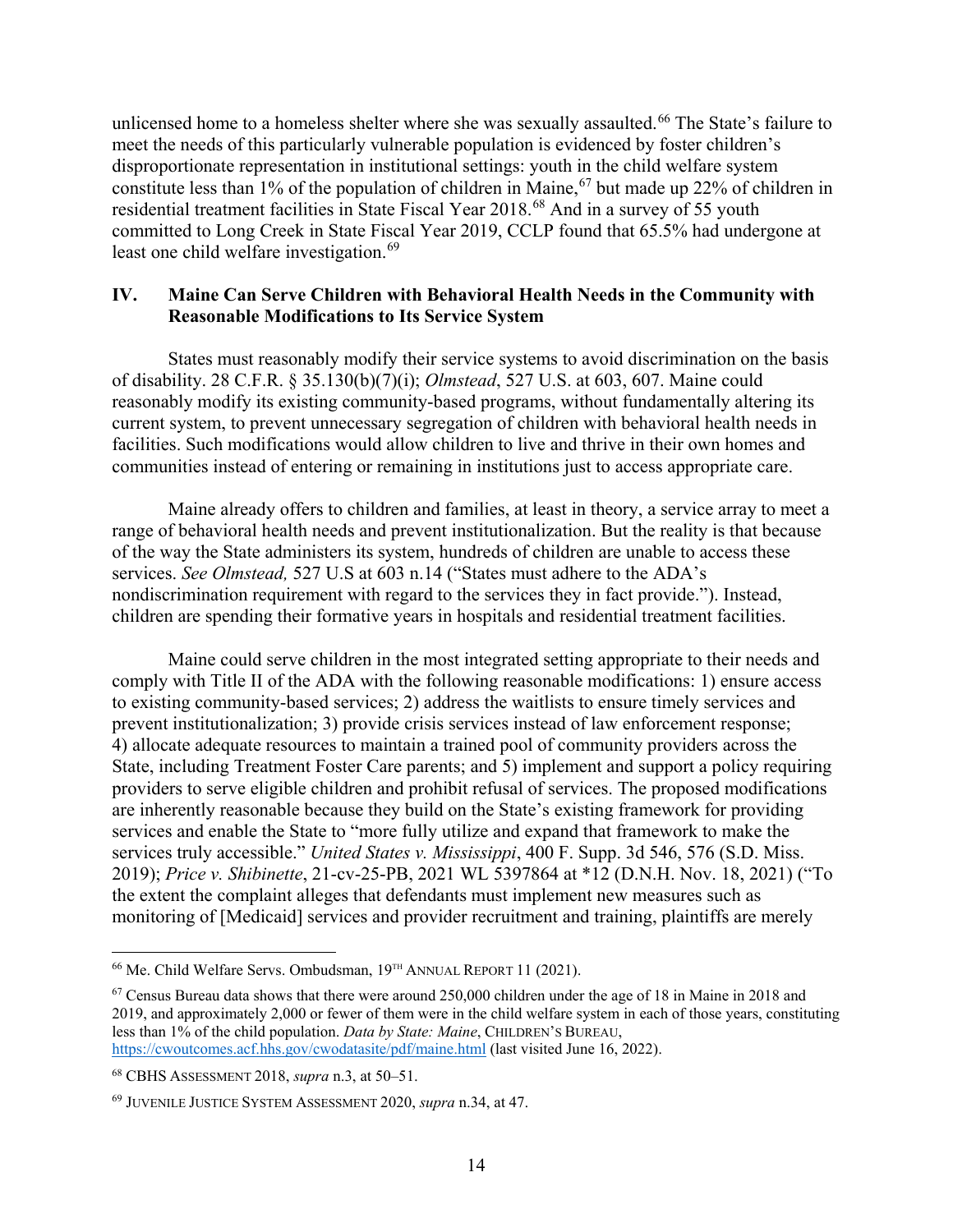seeking changes to the way in which the [Medicaid] program is administered to ensure that they are provided with the services that [the State] has already agreed they should receive."); *see also, e.g.*, *Henrietta D. v. Bloomberg*, 331 F.3d 261, 281–283 (2d Cir. 2003); *Messier v. Southbury Training Sch.*, 562 F. Supp. 2d 294, 344–45 (D. Conn. 2008). Moreover, the State is obligated to make these modifications under the Medicaid Act's EPSDT requirements because the services in question are medically necessary. 42 U.S.C. § 1396d(r).

### **V. Recommended Remedial Measures**

We hope to work cooperatively with you to resolve the Department's findings in this matter.<sup>[70](#page-14-0)</sup> We are obligated to inform you, however, that if the State declines to enter into voluntary negotiations, or if our negotiations are unsuccessful, the United States may take appropriate action, including initiating a lawsuit, to obtain redress for the State's ADA violations. We would of course prefer to resolve this matter by working with the State. To remedy these findings, the State may implement the remedial measures set forth below:

# **A. Ensure Access to Existing Community-Based Services.**

As a threshold matter, Maine must use an evidence-based screening process to determine service needs and inform person-centered planning for children with behavioral health needs. Such a process should also ensure that families are informed of and considered for all of MaineCare's programs, and are not left to navigate the system on their own.

Second, Maine must increase the number and pace of successful transitions out of institutions by improving access to existing programs in the community to meet the needs of children who are currently unnecessarily segregated, and to prevent children from entering or reentering institutions.

Third, preventing unnecessary segregation will also require Maine to ensure access to ongoing intensive behavioral health services such as ACT and Home and Community Treatment—programs that are already part of MaineCare's framework but are effectively unavailable. $^{71}$ 

Maine has dedicated ten million dollars in American Rescue Plan Act funding to establish a "nationally recognized, evidence-based model of high-fidelity wrap-around services for youth with complex needs."[72](#page-14-2) Since Maine announced its intent to re-establish a statewide wraparound program in July 2021, OCFS has not posted information about eligibility criteria, when services will start, or how the program will interact with existing MaineCare services. In addition to timely offering wrapround services, the State should work to sustain this program.

<span id="page-14-0"></span> $\overline{a}$ <sup>70</sup> We will share a copy of this letter with the complaining parties. Under 28 C.F.R. § 35.172(d), a complainant may file a private suit at any time pursuant to Title II of the ADA, 42 U.S.C. § 12133.

<span id="page-14-1"></span><sup>71</sup> MAINECARE SECTION 65 SERVICES, *supra* n.12, at § 65.06-8; ACT PROVIDER LIST, *supra* n.15.

<span id="page-14-2"></span><sup>72</sup> STATE OF ME. DEP'T OF HEALTH AND HUMAN SERVS., INITIAL PLAN FOR IMPLEMENTATION OF AMERICAN RESCUE PLAN ACT OF 2021, SECTION 9817 11 (July 2021), [https://www.maine.gov/dhhs/sites/maine.gov.dhhs/files/inline](https://www.maine.gov/dhhs/sites/maine.gov.dhhs/files/inline-files/Corrected%20FMAP%20Increase%20Initial%20Plan.pdf)[files/Corrected%20FMAP%20Increase%20Initial%20Plan.pdf.](https://www.maine.gov/dhhs/sites/maine.gov.dhhs/files/inline-files/Corrected%20FMAP%20Increase%20Initial%20Plan.pdf)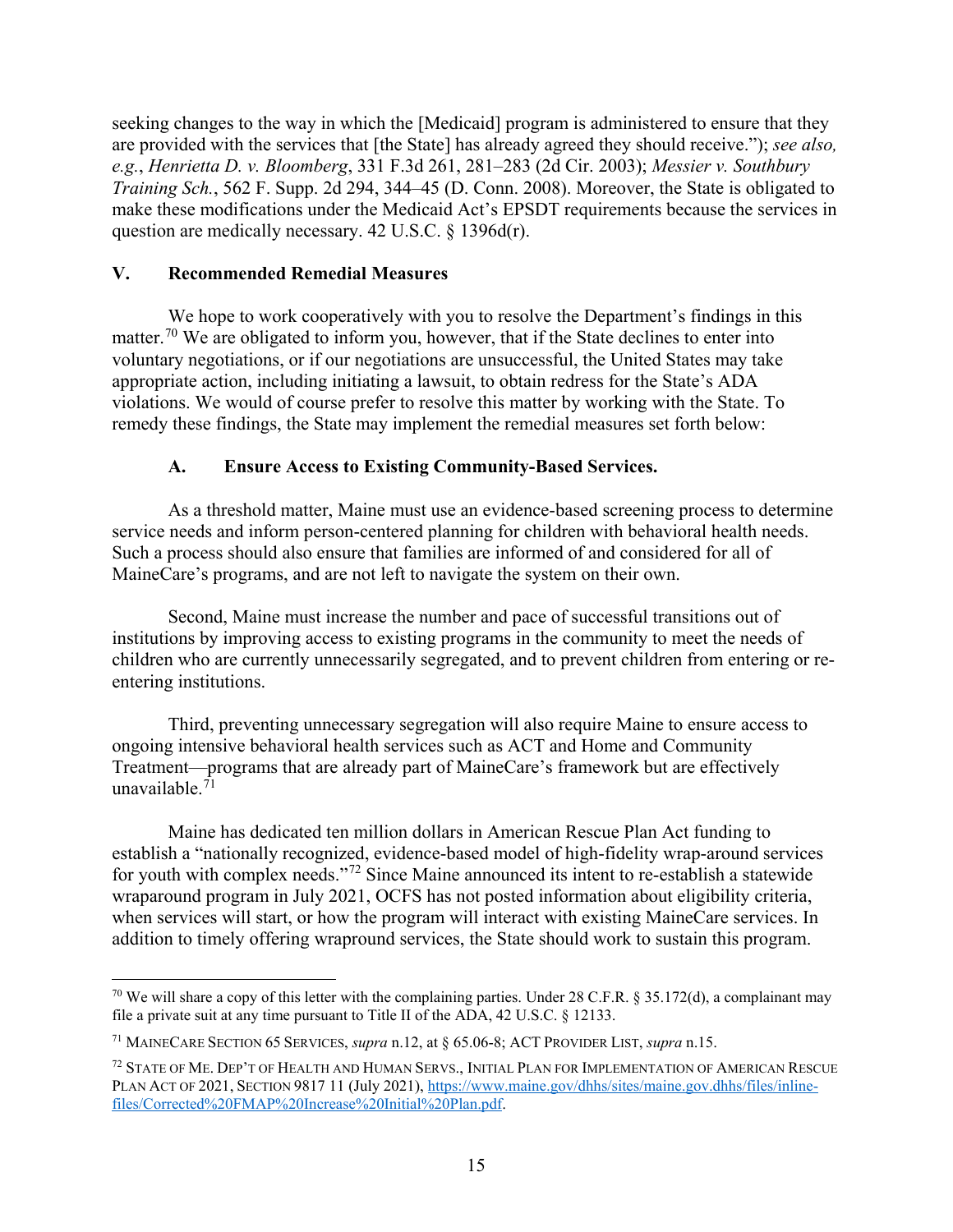Maine's previous statewide wraparound program successfully prevented children from entering hospitals and residential treatment facilities, and was cost-saving.

# **B. Address the Waitlists to Ensure Timely Services and Prevent Institutionalization.**

Appropriate community-based services can interrupt cycles of decompensation and institutionalization and enable young people to thrive in their homes and communities. Yet according to the State's own implementation roadmap, it plans to address its lengthy waitlists for community-based services only in the "long term," and only by reducing the waitlists by half over six years and achieving a maximum six-month waiting period for 70% of the children on waitlists.<sup>73</sup> Even if the State meets both of these goals, by 2025 at least one in four children will be waiting more than half a year for community-based services. One of Maine's central priorities for the future is expanding services in institutional settings by creating one or more psychiatric residential treatment facilities for children.<sup>[74](#page-15-1)</sup> Creating or expanding institutional options without timely addressing community-based waitlists suggests that Maine's current plan will do little to decrease its reliance on segregated settings such as residential facilities and psychiatric hospitals, which are more expensive and can exacerbate trauma.<sup>[75](#page-15-2)</sup>

# **C. Provide Crisis Services Instead of Law Enforcement Response.**

Providing crisis services, including mobile crisis services and children's ACT services, will also prevent reliance on institutions and law enforcement. When crisis services are unavailable, families are directed to call law enforcement, putting children at serious risk of entering the juvenile justice system and Long Creek. Mobile crisis providers should be staffed by qualified clinicians and have the ability to respond to calls in a timely manner. Mobile crisis services must reach children when their families contact the crisis line, before children are institutionalized.

<span id="page-15-0"></span> $\overline{a}$ <sup>73</sup> CBHS Implementation Roadmap: Revise the Waitlist Process, Response to Req. for Information No. 2 from the State of Me. (June 17, 2021) (on file); *see also* CBHS UPDATE 2020, *supra* n.10, at 3 (showing that addressing community-based services waitlists was moved from a short-term goal to a long-term goal, with a time horizon of 2019–2025, and addressing shortages in the behavioral health care workforce remains a long-term goal with the same respective time horizon).

<span id="page-15-1"></span><sup>74</sup> *See, e.g.*, CBHS UPDATE 2020, *supra* n.10, at 3–6 (describing plans to establish a psychiatric residential treatment facility in Maine and the use of Family First Prevention Services Act funding to invest in residential services in Maine); STATE OF ME. DEP'T OF HEALTH AND HUMAN SERVS., Adopted Rule: Ch. 101, MaineCare Benefits Manual, Ch. II § 97, Private Non-Medical Institution Services (Nov. 1, 2021),

<https://www.maine.gov/tools/whatsnew/attach.php?id=5877701&an=2> (summarizing recently adopted changes to the MaineCare PNMI rules to align with the Family First Prevention Services Act).

<span id="page-15-2"></span><sup>75</sup> *See, e.g.*, JUVENILE JUSTICE SYSTEM ASSESSMENT 2020, *supra* n.34, at 117–18; CBHS ASSESSMENT 2018, *supra* n.3, at 16, 45–46; NATIONAL DISABILITY RIGHTS NETWORK, DESPERATION WITHOUT DIGNITY: CONDITIONS OF CHILDREN PLACED IN FOR PROFIT RESIDENTIAL FACILITIES 15, 34 (Oct. 2021), [https://www.ndrn.org/wp](https://www.ndrn.org/wp-content/uploads/2021/10/NDRN_Desperation_without_Dignity_October_2021.pdf)[content/uploads/2021/10/NDRN\\_Desperation\\_without\\_Dignity\\_October\\_2021.pdf.](https://www.ndrn.org/wp-content/uploads/2021/10/NDRN_Desperation_without_Dignity_October_2021.pdf)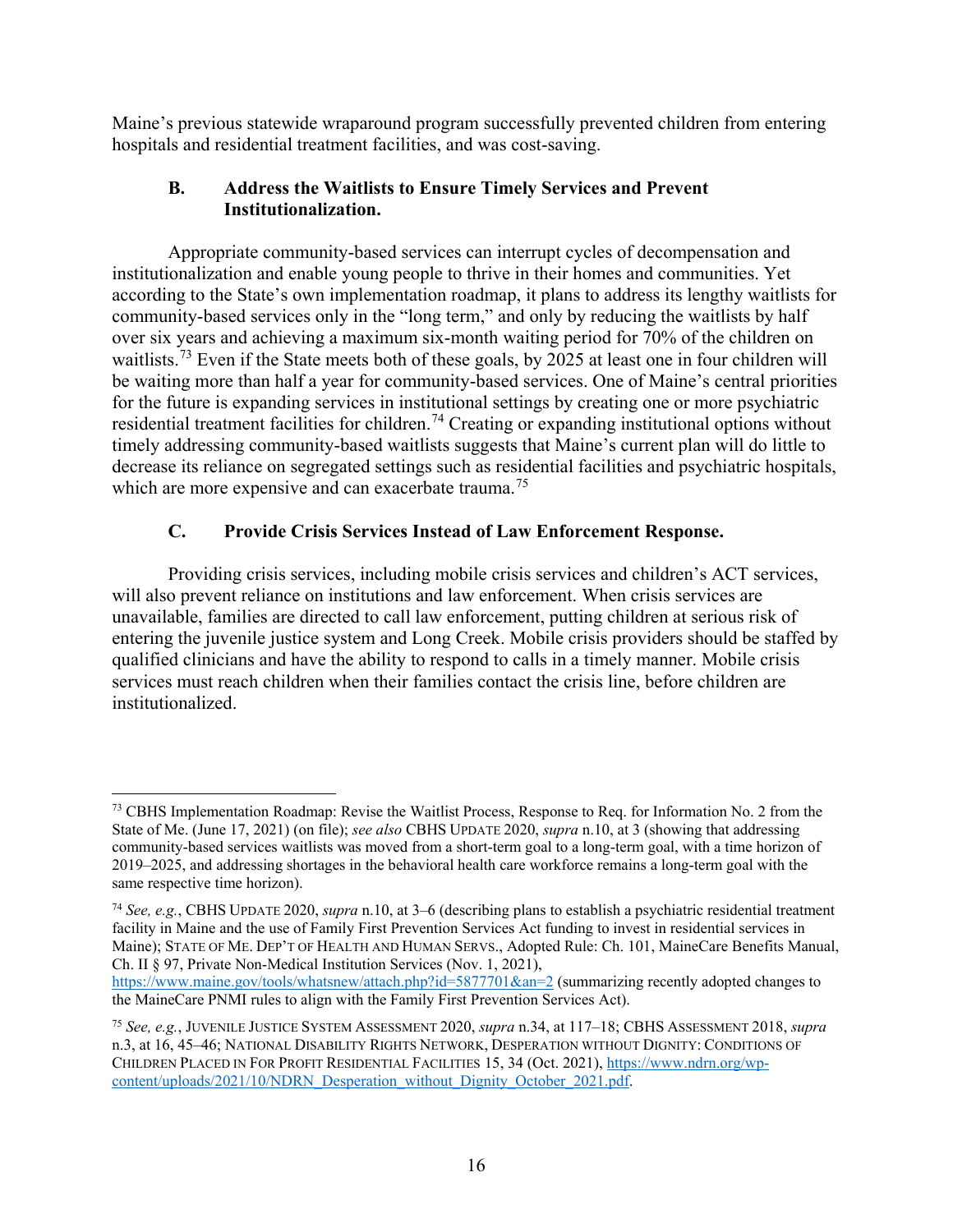**D. Allocate Adequate Resources to Maintain a Sufficient, Trained Pool of Community Providers Across the State, Including Treatment Foster Care Parents.** 

Maine must invest in its behavioral health system by recruiting, training, and maintaining a pool of providers that can meet the demand for community-based services, including in rural areas and for children with intense needs. This includes recruiting and supporting more Treatment Foster Care parents by providing necessary resources and services to families participating in the program. Without a concerted effort to provide home settings that can meet the behavioral health needs of foster children, the State all but guarantees that young people who are doubly vulnerable due to their child welfare involvement and behavioral health needs will live in institutions.

Furthermore, the State should reinvest in a program for children who do not have formal child welfare involvement but nonetheless require alternative-family settings, like the Multidimensional Treatment Foster Care program that the State previously ran but discontinued.[76](#page-16-0) This alternative family setting would allow a child to live with specially trained foster parents, while maintaining all legal and social ties between the child and their own family. This option avoids institutionalization for children who are not in the child welfare system but whose families cannot currently care for the child at home, for example due to a parent's illness or the needs of other siblings in the home.

Acknowledging the lack of resources in its community-based service system, Maine has made small changes, with some additional plans for the future.<sup>[77](#page-16-1)</sup> While welcome, these improvements and plans are not sufficient to address the systemic barriers outlined above. In contrast, the State has already dedicated considerable resources to institutional providers by significantly raising rates of reimbursement, and has plans to further expand institutional settings.<sup>[78](#page-16-2)</sup> Maine is well-positioned to take immediate steps to invest in its community-based behavioral health system, and should take such steps to prevent the unnecessary institutionalization of its children.

[https://www.maine.gov/tools/whatsnew/attach.php?id=5941853&an=2;](https://www.maine.gov/tools/whatsnew/attach.php?id=5941853&an=2) OFF. OF CHILD AND FAMILY SERVS., STATE OF ME. DEP'T OF HEALTH AND HUMAN SERVS., CHILDREN'S BEHAVIORAL HEALTH SERVICES ANNUAL REPORT: CALENDAR YEAR 2021, at 4–5 (Jan. 2022), [https://www.maine.gov/dhhs/sites/maine.gov.dhhs/files/inline](https://www.maine.gov/dhhs/sites/maine.gov.dhhs/files/inline-files/2021%20CBHS%20Annual%20Report_0.pdf)[files/2021%20CBHS%20Annual%20Report\\_0.pdf](https://www.maine.gov/dhhs/sites/maine.gov.dhhs/files/inline-files/2021%20CBHS%20Annual%20Report_0.pdf) (describing "significant rate increases of 45-75%" for residential treatment providers and plans to build a Psychiatric Residential Treatment Facility.)

<span id="page-16-0"></span> $\overline{a}$ <sup>76</sup> *See* CBHS ASSESSMENT 2018, *supra* n.3, at 85.

<span id="page-16-1"></span><sup>77</sup> *See, e.g.*, CBHS UPDATE 2020, *supra* n.10, at 7 (discussing rate and other administrative changes for Multi-Systemic Therapy and Family Functional Therapy); STATE OF ME. DEP'T OF HEALTH AND HUMAN SERVS., DHHS ANNOUNCES MAINECARE RATE SYSTEM IMPROVEMENTS (Sept. 30, 2021), [https://www.maine.gov/dhhs/blog/dhhs](https://www.maine.gov/dhhs/blog/dhhs-announces-mainecare-rate-system-improvements-2021-09-30)[announces-mainecare-rate-system-improvements-2021-09-30](https://www.maine.gov/dhhs/blog/dhhs-announces-mainecare-rate-system-improvements-2021-09-30) (summarizing planned rate studies for other children's behavioral health services).

<span id="page-16-2"></span><sup>78</sup> STATE OF ME. DEP'T OF HEALTH AND HUMAN SERVS., Proposed Rule: Ch. 101, MaineCare Benefits Manual, Ch. III § 97, Private Non-Medical Institution Services (Nov. 10, 2021),